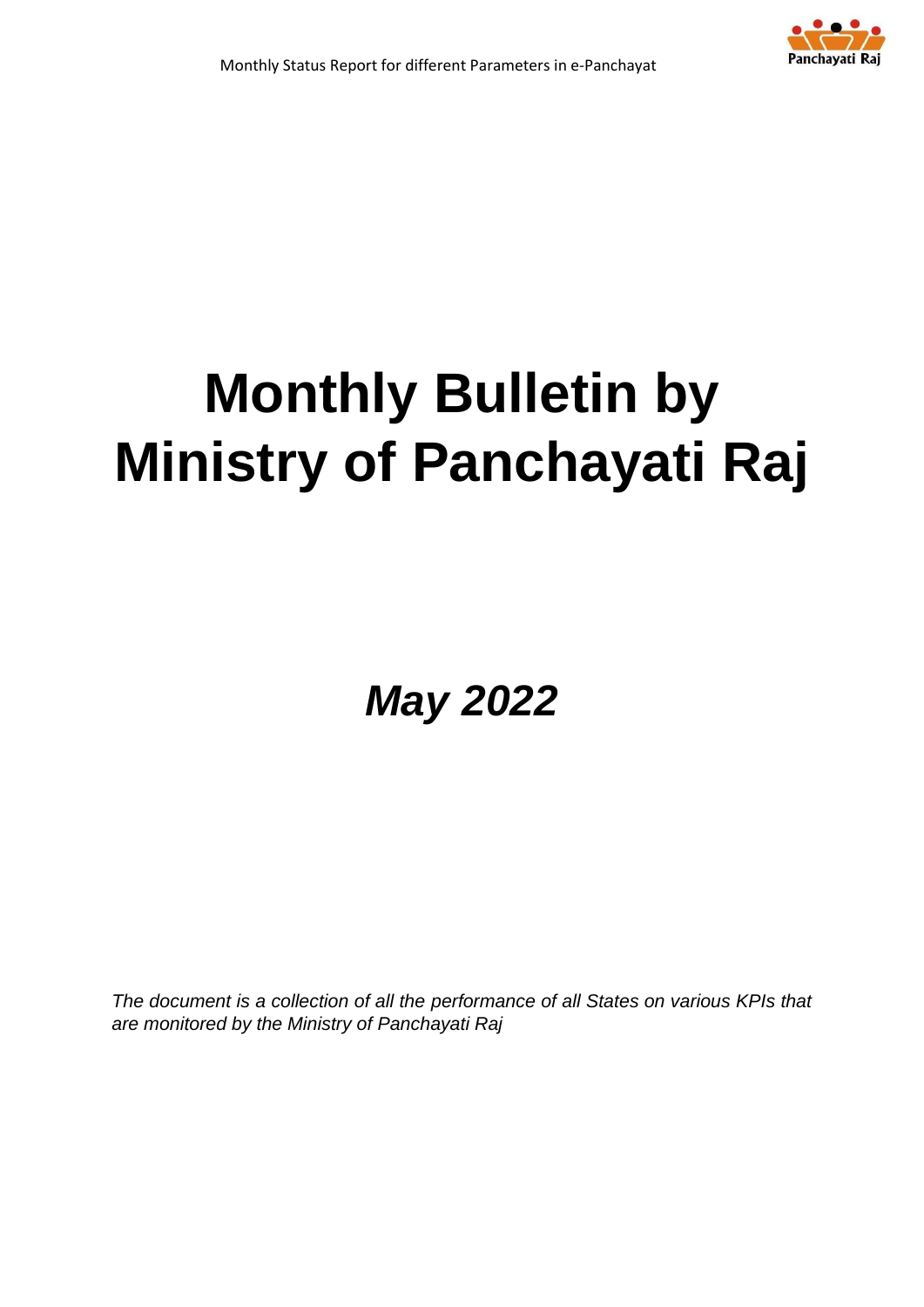

### **Table of Contents**

|     | 1. Status of Service Ready and Active Internet at Panchayat Bhawans    |  |
|-----|------------------------------------------------------------------------|--|
|     |                                                                        |  |
|     |                                                                        |  |
|     |                                                                        |  |
|     |                                                                        |  |
|     |                                                                        |  |
|     |                                                                        |  |
|     |                                                                        |  |
|     |                                                                        |  |
|     |                                                                        |  |
| 8.  | State wise progress on AuditOnline for the audit period 2020-21  19    |  |
| 9.  | State wise Count of Onboarded Gram Panchayats in the Covid Dashboard22 |  |
| 10. |                                                                        |  |
|     |                                                                        |  |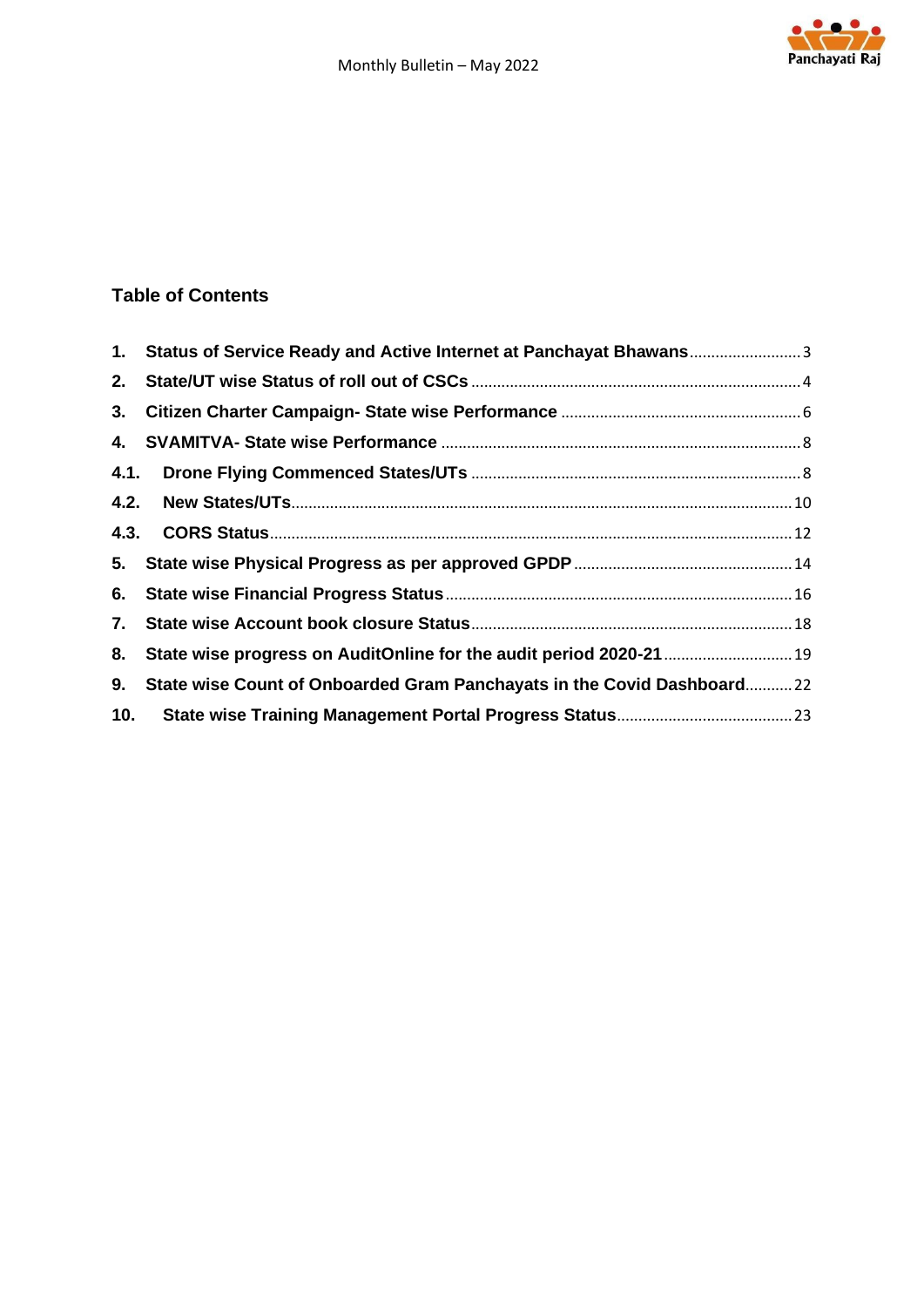

# <span id="page-2-0"></span>**1. Status of Service Ready and Active Internet at Panchayat Bhawans**

| Sr.No          | <b>State Name</b>                           | <b>Total GPs/</b><br><b>TLBs</b> | <b>Service</b><br><b>Ready</b><br><b>GPs/TLBs</b> | <b>Active</b><br>Internet<br>GPs/TLBs | % Service<br><b>Ready GPs</b> |
|----------------|---------------------------------------------|----------------------------------|---------------------------------------------------|---------------------------------------|-------------------------------|
| $\mathbf{1}$   | ANDAMAN AND NICOBAR<br><b>ISLANDS</b>       | 264                              | 44                                                | 0                                     | 17%                           |
| 2              | <b>ANDHRA PRADESH</b>                       | 13371                            | 1727                                              | 991                                   | 13%                           |
| 3              | <b>ARUNACHAL PRADESH</b>                    | 2108                             | 771                                               | 88                                    | 37%                           |
| 4              | <b>ASSAM</b>                                | 2716                             | 1640                                              | 467                                   | 60%                           |
| 5              | <b>BIHAR</b>                                | 8135                             | 8135                                              | 5281                                  | 100%                          |
| 6              | <b>CHHATTISGARH</b>                         | 11658                            | 9117                                              | 3244                                  | 78%                           |
| $\overline{7}$ | <b>GOA</b>                                  | 191                              | 0                                                 | 0                                     | 0%                            |
| 8              | <b>GUJARAT</b>                              | 14286                            | 14286                                             | 12635                                 | 100%                          |
| 9              | <b>HARYANA</b>                              | 6225                             | 6204                                              | 5004                                  | 100%                          |
| 10             | HIMACHAL PRADESH                            | 3615                             | 412                                               | 232                                   | 11%                           |
| 11             | <b>JAMMU AND KASHMIR</b>                    | 4291                             | 1095                                              | 212                                   | 26%                           |
| 12             | <b>JHARKHAND</b>                            | 4351                             | 4351                                              | 1883                                  | 100%                          |
| 13             | KARNATAKA                                   | 5960                             | 5960                                              | 5768                                  | 100%                          |
| 14             | <b>KERALA</b>                               | 941                              | 941                                               | 849                                   | 100%                          |
| 15             | LADAKH                                      | 193                              | 191                                               | 0                                     | 99%                           |
| 16             | LAKSHADWEEP                                 | 10                               | 9                                                 | 0                                     | 90%                           |
| 17             | <b>MADHYA PRADESH</b>                       | 22736                            | 17938                                             | 4407                                  | 79%                           |
| 18             | <b>MAHARASHTRA</b>                          | 27898                            | 22314                                             | 9549                                  | 80%                           |
| 19             | <b>MANIPUR</b>                              | 4059                             | 1440                                              | 328                                   | 35%                           |
| 20             | MEGHALAYA                                   | 8036                             | 651                                               | $\mathbf{1}$                          | 8%                            |
| 21             | <b>MIZORAM</b>                              | 972                              | 441                                               | 0                                     | 45%                           |
| 22             | NAGALAND                                    | 1316                             | 229                                               | 116                                   | 17%                           |
| 23             | <b>ODISHA</b>                               | 6798                             | 6798                                              | 4884                                  | 100%                          |
| 24             | <b>PUDUCHERRY</b>                           | 108                              | 101                                               | 71                                    | 94%                           |
| 25             | <b>PUNJAB</b>                               | 13241                            | 12807                                             | 6373                                  | 97%                           |
| 26             | <b>RAJASTHAN</b>                            | 11307                            | 8991                                              | 456                                   | 80%                           |
| 27             | <b>SIKKIM</b>                               | 185                              | 23                                                | 0                                     | 12%                           |
| 28             | <b>TAMIL NADU</b>                           | 12525                            | 0                                                 | 0                                     | 0%                            |
| 29             | TELANGANA                                   | 12769                            | 7816                                              | 779                                   | 61%                           |
| 30             | THE DADRA AND NAGAR<br>HAVELI AND DAMAN AND | 38                               | 38                                                | 32                                    |                               |
| 31             | <b>DIU</b>                                  | 1222                             | 753                                               | 408                                   | 100%                          |
| 32             | <b>TRIPURA</b>                              | 57986                            | 38185                                             | 13094                                 | 62%                           |
| 33             | UTTAR PRADESH                               | 7791                             | 1690                                              | 1067                                  | 66%                           |
| 34             | UTTARAKHAND<br><b>WEST BENGAL</b>           | 3339                             | 2620                                              | 1288                                  | 22%<br>78%                    |
|                | <b>Grand Total</b>                          | 270641                           | 177718                                            | 79507                                 | 66%                           |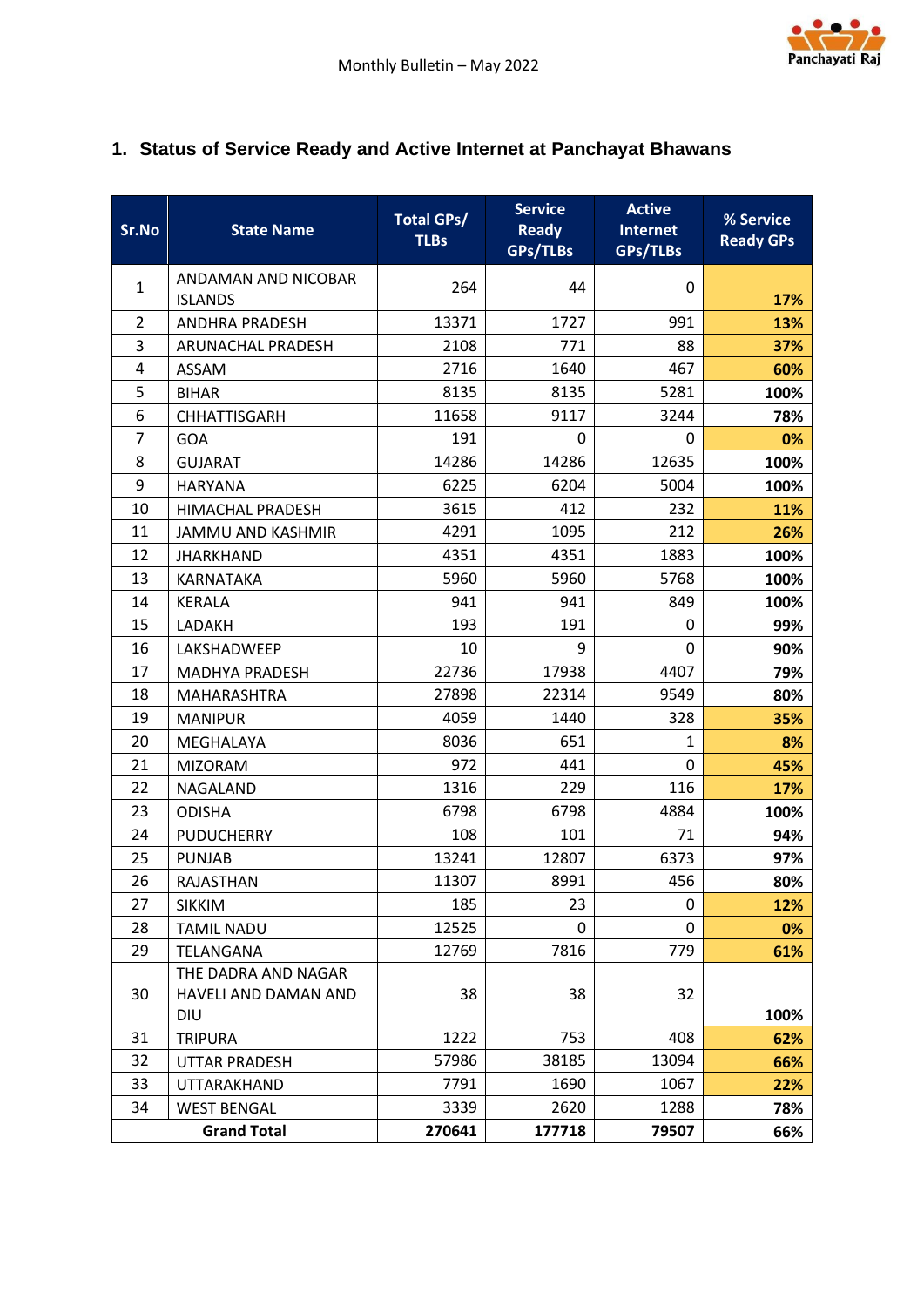

#### <span id="page-3-0"></span>**2. State/UT wise Status of roll out of CSCs**

\* As on May 2022

| Sr.No          | State/UT                       | No. of<br><b>RLBs</b> | At Least 1<br><b>VLE</b><br><b>Identified/GP</b> | <b>CSC Co-located in</b><br>Panchayat<br><b>Bhawan</b> | % CSC Co-<br><b>location</b> |
|----------------|--------------------------------|-----------------------|--------------------------------------------------|--------------------------------------------------------|------------------------------|
| $\mathbf{1}$   | ANDAMAN AND<br>NICOBAR ISLANDS | 271                   | 54                                               | 31                                                     | 11%                          |
| $\overline{2}$ | <b>ANDHRA PRADESH</b>          | 13371                 | 13361                                            | 3392                                                   | 25%                          |
| 3              | ARUNACHAL PRADESH              | 2108                  | 465                                              | $\mathbf 0$                                            | 0%                           |
| 4              | ASSAM                          | 2666                  | 2201                                             | 272                                                    | 10%                          |
| 5              | <b>BIHAR</b>                   | 8168                  | 8385                                             | 4265                                                   | 52%                          |
| 6              | <b>CHHATTISGARH</b>            | 11658                 | 11654                                            | 5460                                                   | 47%                          |
| $\overline{7}$ | <b>GOA</b>                     | 191                   | 189                                              | 4                                                      | 2%                           |
| 8              | <b>GUJARAT</b>                 | 14257                 | 14291                                            | 1591                                                   | 11%                          |
| 9              | <b>HARYANA</b>                 | 6230                  | 6197                                             | 1009                                                   | 16%                          |
| 10             | <b>HIMACHAL PRADESH</b>        | 3615                  | 3226                                             | 278                                                    | 8%                           |
| 11             | <b>JAMMU AND KASHMIR</b>       | 4290                  | 4193                                             | 300                                                    | 7%                           |
| 12             | <b>JHARKHAND</b>               | 4351                  | 4161                                             | 4021                                                   | 92%                          |
| 13             | KARNATAKA                      | 5975                  | 6021                                             | 0                                                      | 0%                           |
| 14             | KERALA                         | 941                   | 941                                              | 26                                                     | 3%                           |
| 15             | LADAKH                         | 193                   | 192                                              | $\mathbf 0$                                            | 0%                           |
| 16             | LAKSHADWEEP                    | 10                    | 10                                               | $\mathbf 0$                                            | 0%                           |
| 17             | <b>MADHYA PRADESH</b>          | 22741                 | 22810                                            | 4078                                                   | 18%                          |
| 18             | MAHARASHTRA                    | 27892                 | 27875                                            | 19379                                                  | 69%                          |
| 19             | <b>MANIPUR</b>                 | 3818                  | 165                                              | 0                                                      | 0%                           |
| 20             | MEGHALAYA                      | 9000                  | 1463                                             | $\mathbf 0$                                            | 0%                           |
| 21             | <b>MIZORAM</b>                 | 834                   | 713                                              | 5                                                      | 1%                           |
| 22             | NAGALAND                       | 1285                  | 1203                                             | $\mathbf 0$                                            | 0%                           |
| 23             | <b>ODISHA</b>                  | 6798                  | 6797                                             | 3777                                                   | 56%                          |
| 24             | <b>PUDUCHERRY</b>              | 108                   | 98                                               | 34                                                     | 31%                          |
| 25             | <b>PUNJAB</b>                  | 13263                 | 13202                                            | 6                                                      | 0%                           |
| 26             | RAJASTHAN                      | 11341                 | 10761                                            | 3037                                                   | 27%                          |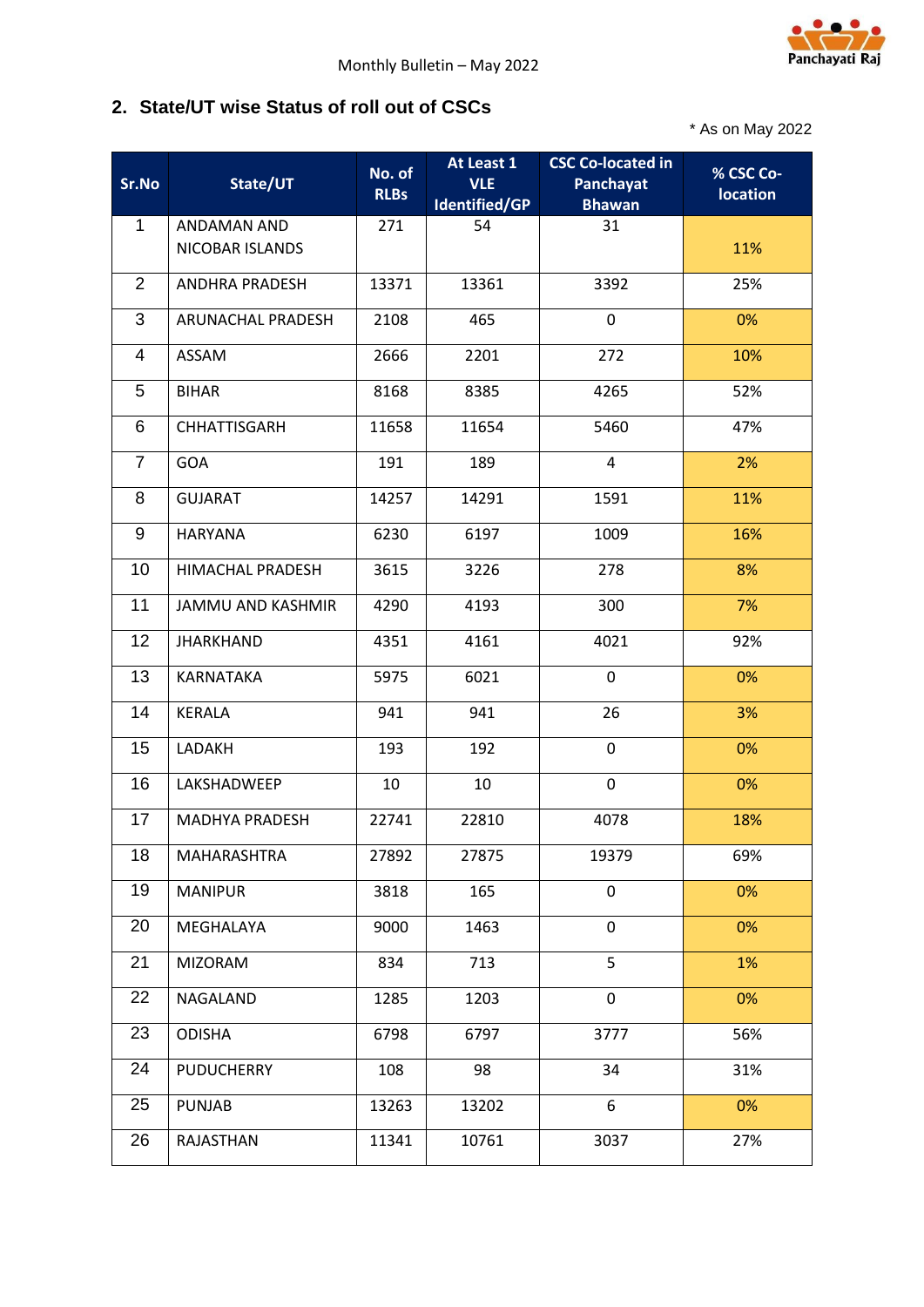

| Sr.No | State/UT                                                  | No. of<br><b>RLBs</b> | At Least 1<br><b>VLE</b><br>Identified/GP | <b>CSC Co-located in</b><br>Panchayat<br><b>Bhawan</b> | % CSC Co-<br><b>location</b> |
|-------|-----------------------------------------------------------|-----------------------|-------------------------------------------|--------------------------------------------------------|------------------------------|
| 27    | <b>SIKKIM</b>                                             | 185                   | 110                                       | 0                                                      | 0%                           |
| 28    | <b>TAMIL NADU</b>                                         | 12525                 | 12560                                     | $\mathbf 0$                                            | 0%                           |
| 29    | TELANGANA                                                 | 12769                 | 7244                                      | 49                                                     | 0%                           |
| 30    | THE DADRA AND NAGAR<br><b>HAVELI AND DAMAN</b><br>AND DIU | 38                    | 35                                        | 28                                                     | 74%                          |
| 31    | <b>TRIPURA</b>                                            | 1219                  | 1178                                      | 66                                                     | 5%                           |
| 32    | <b>UTTAR PRADESH</b>                                      | 58188                 | 59021                                     | 192                                                    | 0%                           |
| 33    | <b>UTTARAKHAND</b>                                        | 7791                  | 7953                                      | 877                                                    | 11%                          |
| 34    | <b>WEST BENGAL</b>                                        | 3341                  | 3324                                      | 128                                                    | 4%                           |
|       | <b>Grand Total</b>                                        | 271431                | 252053                                    | 52305                                                  | 19%                          |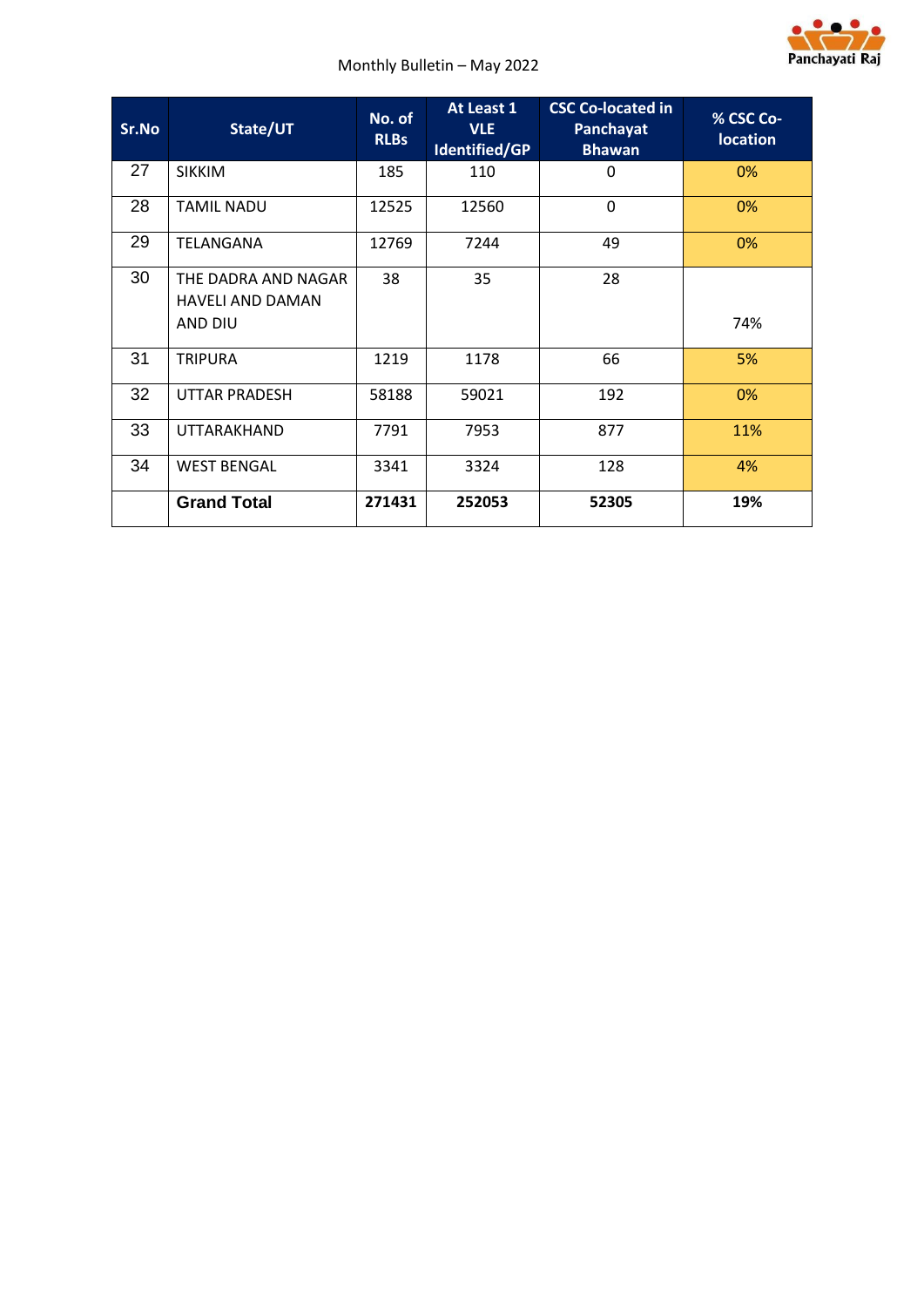

# **3. Citizen Charter Campaign- State wise Performance**

<span id="page-5-0"></span>

| Sr.No          | <b>State</b>                   | <b>Gram Panchayats</b><br>$(incl.$ TLBs) | No. of GPs with<br><b>Citizen Charter</b><br>Prepared | Percentage | No. GPs with Citizen<br><b>Charter Approved</b> | Percentage | Services being<br>delivered | Services delivered<br>online |
|----------------|--------------------------------|------------------------------------------|-------------------------------------------------------|------------|-------------------------------------------------|------------|-----------------------------|------------------------------|
| 1              | &<br>ANDAMAN<br><b>NICOBAR</b> |                                          |                                                       |            |                                                 |            |                             |                              |
|                | <b>ISLANDS</b>                 | 70                                       | 70                                                    | 100%       | 70                                              | 100%       | 24                          | $\boldsymbol{0}$             |
| $\overline{2}$ | <b>ANDHRA PRADESH</b>          | 13367                                    | 10660                                                 | 80%        | 10394                                           | 78%        | 45                          | $\overline{27}$              |
| 3              | ARUNACHAL PRADESH              | 2110                                     | 437                                                   | 21%        | 410                                             | 19%        | 38                          | 9                            |
| 4              | <b>ASSAM</b>                   | 2663                                     | 2197                                                  | 83%        | 2197                                            | 83%        | 42                          | $\pmb{0}$                    |
| 5              | <b>BIHAR</b>                   | 8151                                     | 7081                                                  | 87%        | 7012                                            | 86%        | 24                          | 17                           |
| 6              | CHHATTISGARH                   | 11658                                    | 11562                                                 | 99%        | 11343                                           | 97%        | 33                          | $\mathsf{3}$                 |
| $\overline{7}$ | GOA                            | 191                                      | 183                                                   | 96%        | 181                                             | 95%        | 19                          | $\overline{2}$               |
| 8              | <b>GUJARAT</b>                 | 14292                                    | 12197                                                 | 85%        | 11915                                           | 83%        | 56                          | 56                           |
| 9              | <b>HARYANA</b>                 | 6225                                     | 6221                                                  | 100%       | 6225                                            | 100%       | 34                          | $\mathbf{1}$                 |
| 10             | <b>HIMACHAL PRADESH</b>        | 3615                                     | 3610                                                  | 100%       | 3616                                            | 100%       | 8                           | 5                            |
| 11             | <b>JAMMU &amp; KASHMIR</b>     | 4291                                     | 2394                                                  | 56%        | 2343                                            | 55%        | 23                          | $\mathbf 1$                  |
| 12             | <b>JHARKHAND</b>               | 4351                                     | 4348                                                  | 100%       | 4327                                            | 99%        | 40                          | 19                           |
| 13             | <b>KARNATAKA</b>               | 5963                                     | 3230                                                  | 54%        | 3122                                            | 52%        | 36                          | 18                           |
| 14             | <b>KERALA</b>                  | 941                                      | 939                                                   | 100%       | 941                                             | 100%       | $\mathbf{1}$                | $\mathbf{1}$                 |
| 15             | LADAKH                         | 193                                      | 73                                                    | 38%        | 70                                              | 36%        | 47                          | 5                            |
| 16             | LAKSHADWEEP                    | 10                                       | 0                                                     | 0%         | $\mathbf{0}$                                    | 0%         | 0                           | $\pmb{0}$                    |
| 17             | <b>MADHYA PRADESH</b>          | 22714                                    | 17900                                                 | 79%        | 17347                                           | 76%        | 121                         | 5                            |
| 18             | MAHARASHTRA                    | 27902                                    | 25132                                                 | 90%        | 24360                                           | 87%        | 9                           | 9                            |
| 19             | <b>MANIPUR</b>                 | 3812                                     | 2490                                                  | 65%        | 2433                                            | 64%        | 31                          | $\mathbf{1}$                 |
| 20             | MEGHALAYA                      | 6773                                     | 129                                                   | 2%         | 127                                             | 2%         | 13                          | $\mathbf{1}$                 |
| 21             | <b>MIZORAM</b>                 | 834                                      | 715                                                   | 86%        | 713                                             | 85%        | 10                          | $\pmb{0}$                    |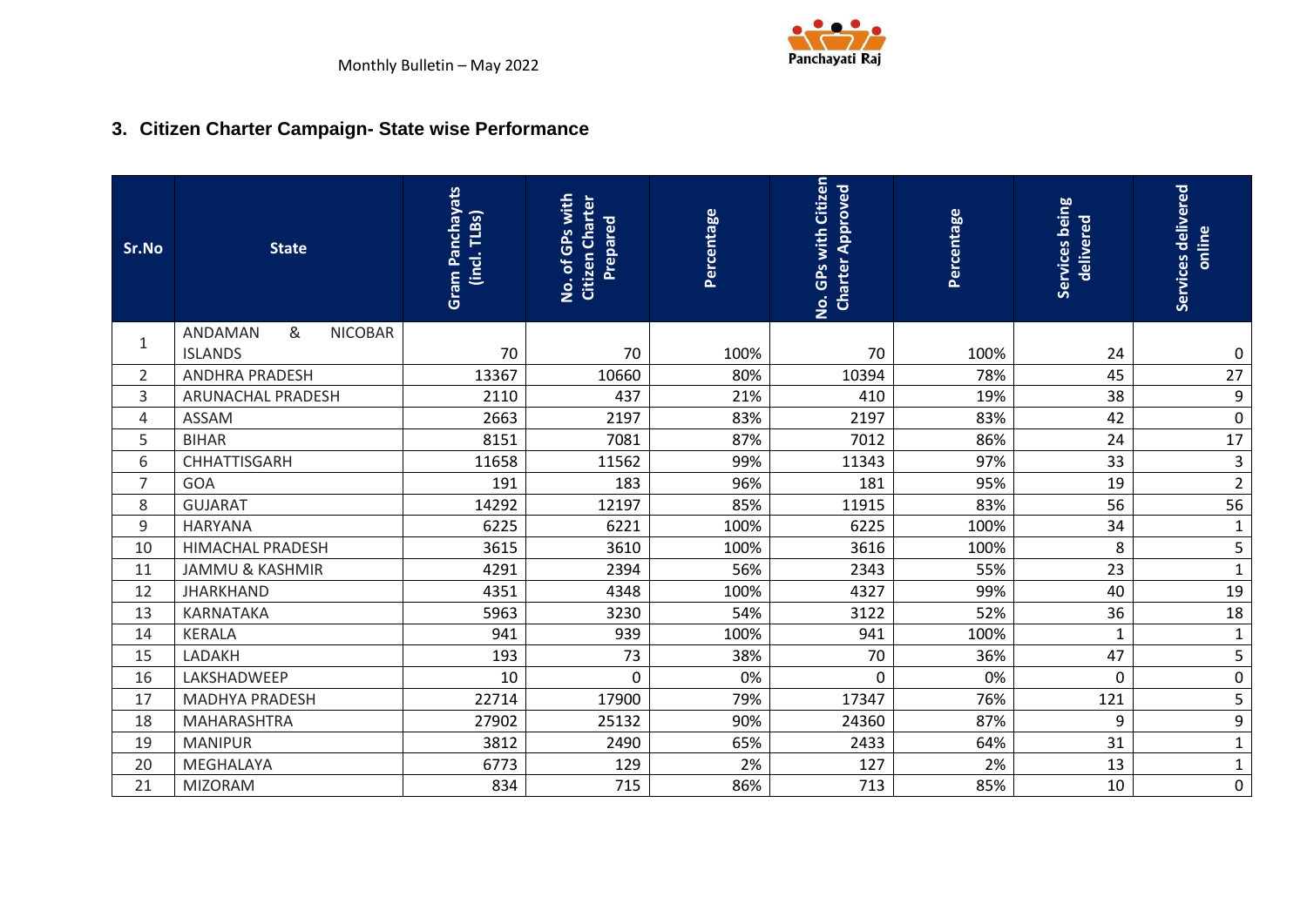

| Sr.No | <b>State</b>                                                                | <b>Gram Panchayats</b><br>TLBs)<br>(incl.) | No. of GPs with<br><b>Citizen Charter</b><br>Prepared | Percentage | No. GPs with Citizen<br><b>Charter Approved</b> | Percentage | Services being<br>delivered | Services delivered<br>online |
|-------|-----------------------------------------------------------------------------|--------------------------------------------|-------------------------------------------------------|------------|-------------------------------------------------|------------|-----------------------------|------------------------------|
| 22    | NAGALAND                                                                    | 1289                                       | 1263                                                  | 98%        | 1240                                            | 96%        | 12                          | 0                            |
| 23    | <b>ODISHA</b>                                                               | 6798                                       | 0                                                     | 0%         | $\mathbf 0$                                     | 0%         | 0                           | $\mathbf 0$                  |
| 24    | <b>PUDUCHERRY</b>                                                           | 108                                        | $\pmb{0}$                                             | 0%         | $\pmb{0}$                                       | 0%         | 0                           | $\mathbf 0$                  |
| 25    | <b>PUNJAB</b>                                                               | 13241                                      | $\mathbf 0$                                           | 0%         | $\mathbf 0$                                     | 0%         | 0                           | $\mathbf 0$                  |
| 26    | <b>RAJASTHAN</b>                                                            | 11304                                      | 9580                                                  | 85%        | 9302                                            | 82%        | 20                          | 20                           |
| 27    | <b>SIKKIM</b>                                                               | 185                                        | 185                                                   | 100%       | 184                                             | 99%        | 7                           | $\mathbf 0$                  |
| 28    | <b>TAMIL NADU</b>                                                           | 12525                                      | 11019                                                 | 88%        | 10643                                           | 85%        | 44                          | 4                            |
| 29    | TELANGANA                                                                   | 12769                                      | 12769                                                 | 100%       | 12769                                           | 100%       | 43                          | 20                           |
| 30    | <b>DADRA</b><br><b>THE</b><br>AND<br><b>NAGAR</b><br>HAVELI & DAMAN AND DIU | 38                                         | 25                                                    | 66%        | 23                                              | 61%        | 25                          | $\overline{2}$               |
| 31    | <b>TRIPURA</b>                                                              | 1178                                       | 1169                                                  | 99%        | 1126                                            | 96%        | 6                           | 6                            |
| 32    | <b>UTTAR PRADESH</b>                                                        | 58184                                      | 55668                                                 | 96%        | 55228                                           | 95%        | 33                          | 5                            |
| 33    | <b>UTTARAKHAND</b>                                                          | 7791                                       | 7791                                                  | 100%       | 7791                                            | 100%       | 48                          | 28                           |
| 34    | <b>WEST BENGAL</b>                                                          | 3339                                       | 3213                                                  | 96%        | 3213                                            | 96%        | 75                          | 18                           |
|       | <b>TOTAL</b>                                                                | 268875                                     | 214250                                                | 80%        | 210665                                          | 78%        | 967                         | 283                          |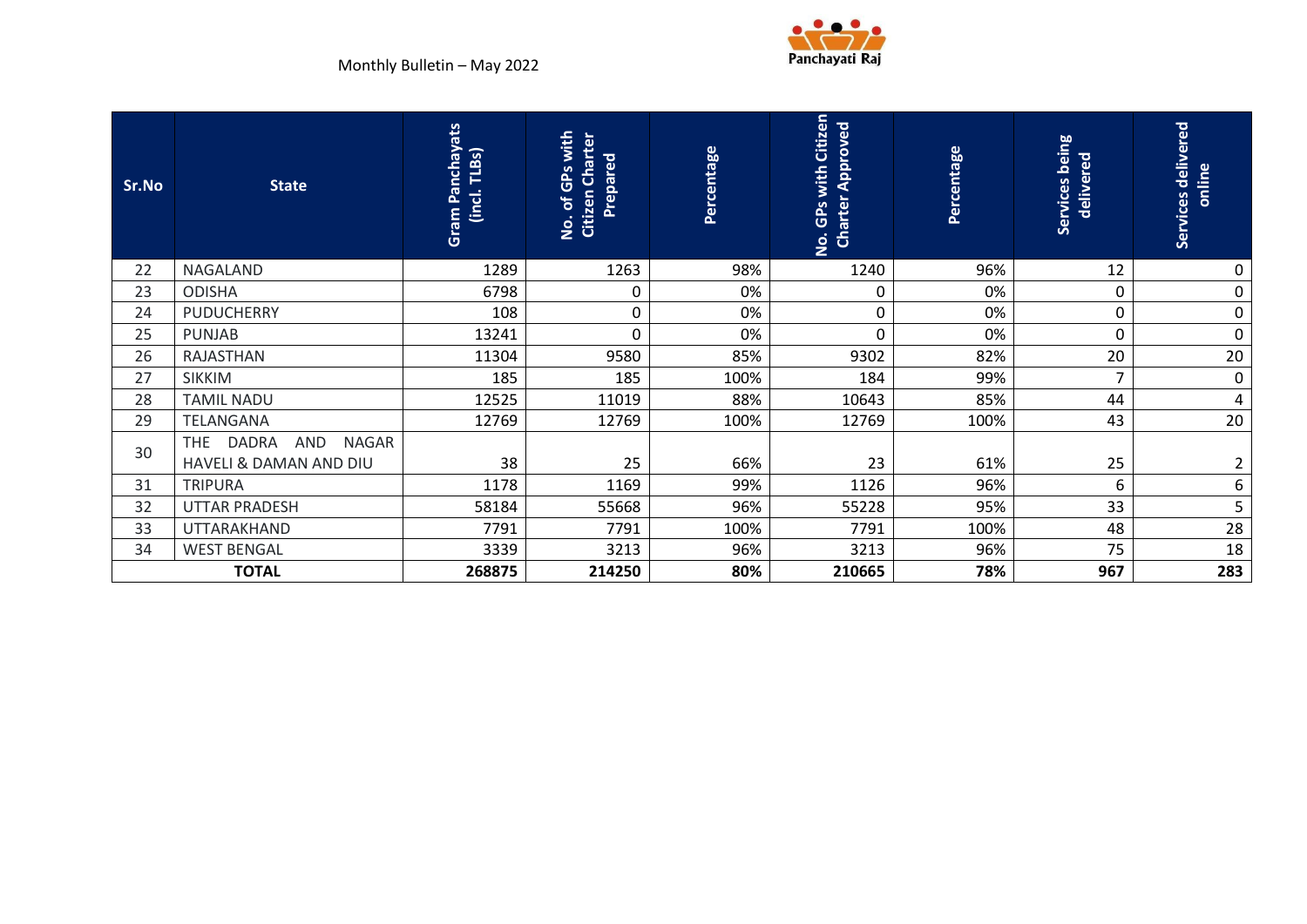

#### **4. SVAMITVA- State wise Performance**

#### **4.1. Drone Flying Commenced States/UTs**

 *(No. of villages) (As on 02 June 2022)*

<span id="page-7-1"></span><span id="page-7-0"></span>

| S.No.          | <b>States/UTs</b>                        | <b>Drone Flying</b> | Map 1.0 Handed<br>over to state | Map 1.0 received<br>back from state | Map 2.0 handed<br>over to state for<br>inquiry | No. of record of<br>rights prepared |
|----------------|------------------------------------------|---------------------|---------------------------------|-------------------------------------|------------------------------------------------|-------------------------------------|
| $\mathbf{1}$   | <b>ANDHRA PRADESH</b>                    | 2197                | 1467                            | 526                                 | 516                                            |                                     |
| $\overline{2}$ | <b>ARUNACHAL PRADESH</b>                 | 197                 | 164                             | 97                                  | 0                                              |                                     |
| 3              | ASSAM                                    | 45                  | 44                              | 2                                   | $\mathbf 0$                                    |                                     |
| 4              | CHHATTISGARH                             | 2128                | 1852                            | 285                                 | 247                                            | 18                                  |
| 5              | DADRA AND NAGAR HAVELI AND DAMAN AND DIU | 77                  | 75                              | 20                                  | 20                                             |                                     |
| 6              | <b>GUJARAT</b>                           | 960                 | 261                             | 15                                  | 15                                             | 10                                  |
| $\overline{7}$ | <b>HARYANA</b>                           | 6260                | 6260                            | 6260                                | 6260                                           | 6258                                |
| 8              | <b>HIMACHAL PRADESH</b>                  | 1345                | 665                             | 138                                 | 106                                            |                                     |
| 9              | JAMMU AND KASHMIR                        | 1075                | 701                             | 362                                 | 220                                            | 29                                  |
| 10             | <b>JHARKHAND</b>                         | 240                 | 238                             | $\Omega$                            | 0                                              |                                     |
| 11             | KARNATAKA                                | 2635                | 2258                            | 1727                                | 1674                                           | 1499                                |
| 12             | <b>KERALA</b>                            | 28                  | 1                               | $\mathbf 0$                         | 0                                              |                                     |
| 13             | LADAKH                                   | 48                  | 11                              | 2                                   | 1                                              | $\overline{2}$                      |
| 14             | <b>LAKSHADWEEP ISLANDS</b>               | 10                  | 0                               | $\Omega$                            | 0                                              |                                     |
| 15             | <b>MADHYA PRADESH</b>                    | 28,935              | 19,263                          | 11,754                              | 10,899                                         | 6150                                |
| 16             | MAHARASHTRA                              | 20,641              | 12,391                          | 6304                                | 6210                                           | 3510                                |
| 17             | <b>MANIPUR</b>                           | 5                   | 0                               | 0                                   | 0                                              |                                     |
| 18             | <b>MIZORAM</b>                           | 48                  | $\Omega$                        | $\Omega$                            | $\mathbf 0$                                    |                                     |
| 19             | <b>ODISHA</b>                            | 689                 | 189                             | 47                                  | 12                                             | 12                                  |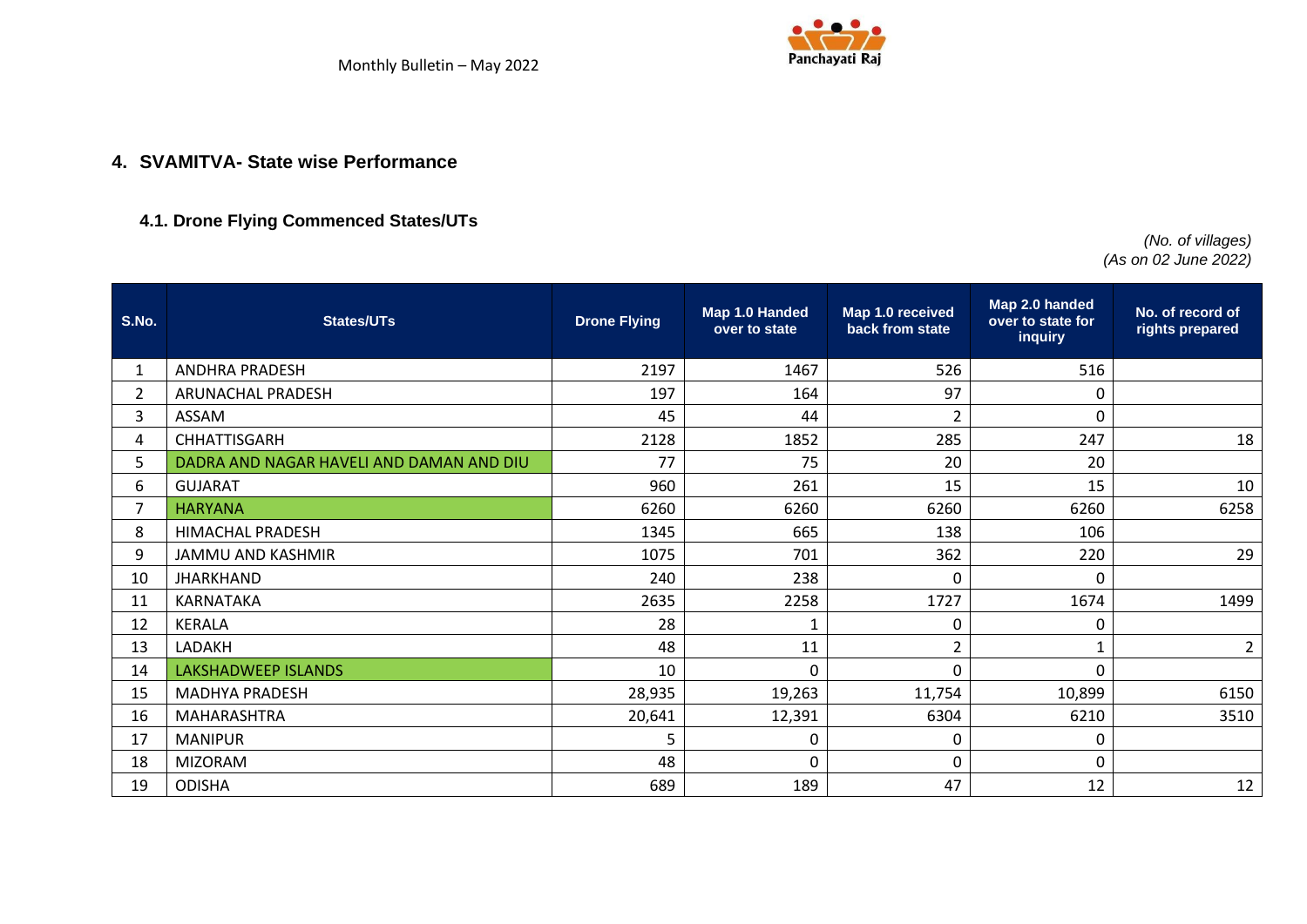



| S.No. | <b>States/UTs</b>           | <b>Drone Flying</b> | Map 1.0 Handed<br>over to state | Map 1.0 received<br>back from state | Map 2.0 handed<br>over to state for<br>inquiry | No. of record of<br>rights prepared |
|-------|-----------------------------|---------------------|---------------------------------|-------------------------------------|------------------------------------------------|-------------------------------------|
| 20    | <b>PONDICHERRY</b>          | 96                  | 96                              | -0                                  | 0                                              |                                     |
| 21    | <b>PUNJAB</b>               | 1233                | 688                             | 253                                 | 218                                            | 53                                  |
| 22    | RAJASTHAN                   | 2731                | 1526                            | 878                                 | 82                                             | 38                                  |
| 23    | <b>SIKKIM</b>               |                     |                                 |                                     |                                                |                                     |
| 24    | <b>TAMIL NADU</b>           | $\overline{2}$      | ີ                               | $\Omega$                            | 0                                              |                                     |
| 25    | <b>UTTAR PRADESH</b>        | 66,490              | 49,501                          | 29,331                              | 25,176                                         | 22,252                              |
| 26    | UTTARAKHAND                 | 8538                | 8377                            | 7597                                | 7208                                           | 4909                                |
| 27    | ANDAMAN AND NICOBAR ISLANDS | 186                 | 186                             | 178                                 | 178                                            | 4                                   |
| 28    | <b>GOA</b>                  | 410                 |                                 |                                     | 0                                              |                                     |
| 29    | TELANGANA                   | 5                   | O                               | ∩                                   | 0                                              |                                     |
| 30    | TRIPURA                     |                     |                                 |                                     | 0                                              |                                     |
|       | <b>TOTAL</b>                | 1,47,256            | 1,06,219                        | 65,777                              | 59,043                                         | 44,744                              |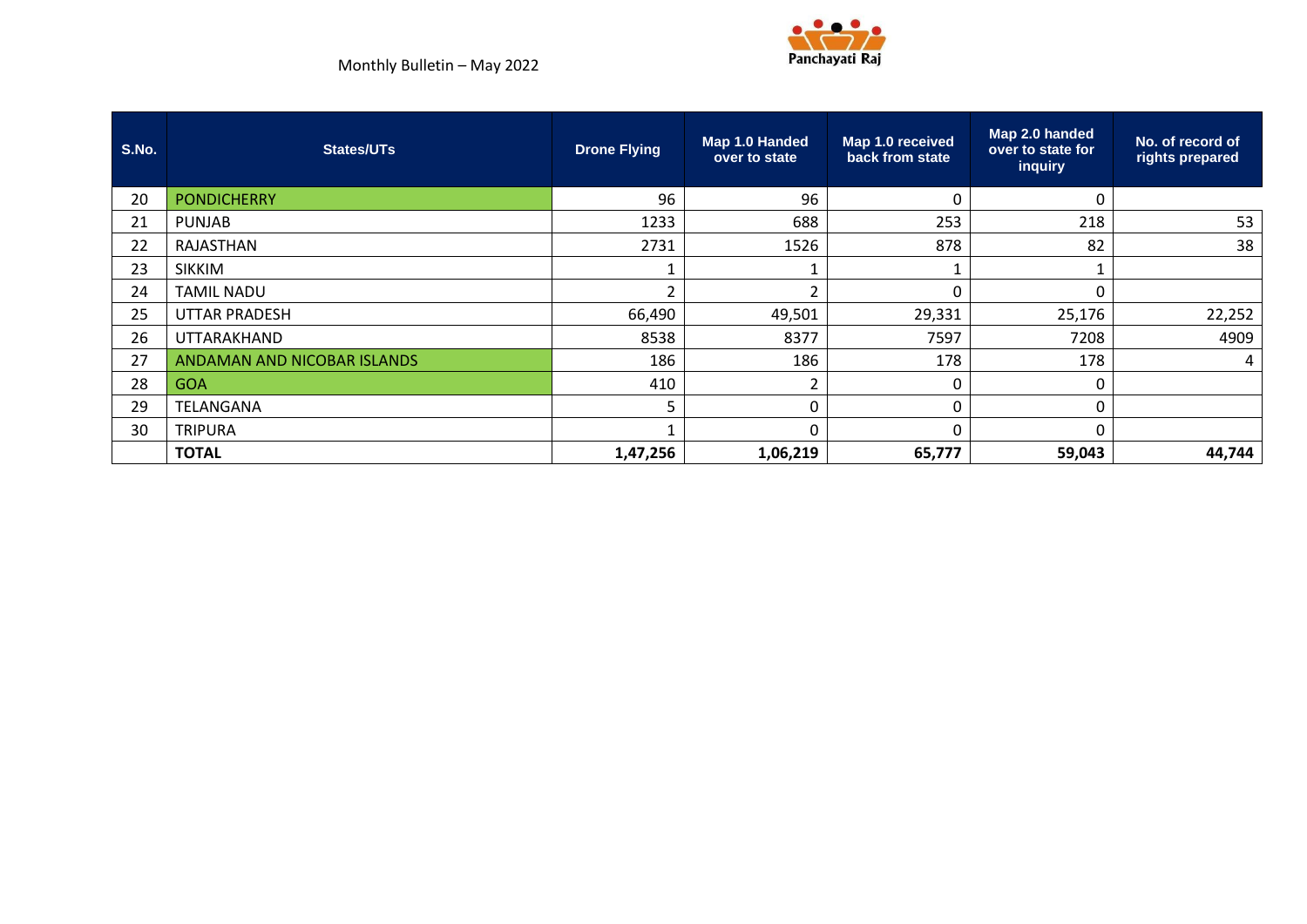

#### **4.2. New States/UTs**

<span id="page-9-0"></span>

| <b>STATE</b>               | <b>IEC Plan</b><br><b>Submitted</b> | <b>SPMU plan</b><br><b>Submitted</b> | <b>PFMS</b><br><b>Account</b><br>opened | No.<br><b>Villages</b><br>notified | No. of villages<br><b>KML file shared</b>                            | <b>SARTHI</b><br>orientation<br>training<br>completed<br>$(\sqrt{1})$ | <b>Acts/Rules</b><br>amended | <b>SPMU</b><br><b>Established</b> |
|----------------------------|-------------------------------------|--------------------------------------|-----------------------------------------|------------------------------------|----------------------------------------------------------------------|-----------------------------------------------------------------------|------------------------------|-----------------------------------|
| ARUNACHAL                  |                                     |                                      |                                         | 2885                               | 2885                                                                 | ✓                                                                     | under process                | <b>No</b>                         |
| <b>PRADESH</b>             | $\checkmark$                        | $\checkmark$                         | $\checkmark$                            |                                    |                                                                      |                                                                       |                              |                                   |
| ASSAM                      | $\checkmark$                        | $\checkmark$                         | $\checkmark$                            | 19,140                             |                                                                      | $\checkmark$                                                          | Yes                          | <b>No</b>                         |
| <b>CHHATTISGARH</b>        | $\checkmark$                        | $\checkmark$                         | $\checkmark$                            | 9279                               | 9279                                                                 | $\checkmark$                                                          | Yes                          | <b>No</b>                         |
| <b>DAMAN AND DIU &amp;</b> |                                     |                                      |                                         | 77                                 | 77                                                                   | $\checkmark$                                                          | Yes                          | Yes                               |
| <b>DADRA NAGAR</b>         |                                     |                                      |                                         |                                    |                                                                      |                                                                       |                              |                                   |
| <b>HAVELI</b>              | $\checkmark$                        | $\checkmark$                         | ✓                                       |                                    |                                                                      |                                                                       |                              |                                   |
| <b>GUJARAT</b>             | $\pmb{\times}$                      | $\boldsymbol{\mathsf{x}}$            | $\boldsymbol{\mathsf{x}}$               | 2934                               | 2934                                                                 | $\checkmark$                                                          | Yes                          | <b>No</b>                         |
| <b>HIMACHAL PRADESH</b>    | <b>Funds</b><br>released            | $\blacksquare$                       | ✓                                       | 14595                              | $\boldsymbol{\mathsf{x}}$                                            | $\checkmark$                                                          | Yes                          | <b>No</b>                         |
| <b>JAMMU AND</b>           |                                     |                                      |                                         | 1478                               | 3423                                                                 | $\checkmark$                                                          | Yes                          | <b>No</b>                         |
| <b>KASHMIR</b>             | $\pmb{\times}$                      | ×                                    | ✓                                       |                                    |                                                                      |                                                                       |                              |                                   |
| <b>JHARKHAND</b>           | $\pmb{\times}$                      | $\boldsymbol{\mathsf{x}}$            | $\boldsymbol{\mathsf{x}}$               | 757                                | 757                                                                  | ✓                                                                     | <b>No</b>                    | <b>No</b>                         |
| <b>KERALA</b>              | $\pmb{\times}$                      | $\boldsymbol{\mathsf{x}}$            | $\boldsymbol{\mathsf{x}}$               | 52                                 | 52                                                                   | $\checkmark$                                                          | No                           | <b>No</b>                         |
| LADAKH                     | $\pmb{\times}$                      | $\pmb{\times}$                       | $\pmb{\times}$                          | $\overline{243}$                   | 38                                                                   | $\checkmark$                                                          | Yes                          | <b>No</b>                         |
| LAKSHADWEEP                | $\pmb{\times}$                      | $\pmb{\times}$                       | $\pmb{\times}$                          | 10 islands                         | Flying entire<br>island                                              | $\checkmark$                                                          | <b>No</b>                    | <b>No</b>                         |
| <b>MANIPUR</b>             | $\pmb{\times}$                      | $\boldsymbol{\mathsf{x}}$            | $\checkmark$                            | 473                                | 185                                                                  | $\checkmark$                                                          | <b>No</b>                    | <b>No</b>                         |
| <b>MIZORAM</b>             | $\checkmark$                        | $\checkmark$                         | $\checkmark$                            | 330                                | $\overline{48}$                                                      | ✓                                                                     | <b>No</b>                    | Yes                               |
|                            | Funds                               | Funds                                |                                         | 2879                               | will<br><b>KML</b><br>be<br>prepared once Sol<br>State are at<br>and | $\checkmark$                                                          | Yes                          | Yes                               |
| <b>ODISHA</b>              | released                            | released                             | $\checkmark$                            |                                    | field                                                                |                                                                       |                              |                                   |
| <b>PUDUCHERRY</b>          | $\checkmark$                        | $\pmb{\times}$                       | $\checkmark$                            | 96                                 | 96                                                                   | $\checkmark$                                                          | <b>No</b>                    | No                                |
| <b>SIKKIM</b>              | $\pmb{\times}$                      | $\mathbf{x}$                         | $\mathbf{x}$                            | 1                                  | 1                                                                    | $\checkmark$                                                          | <b>No</b>                    | <b>No</b>                         |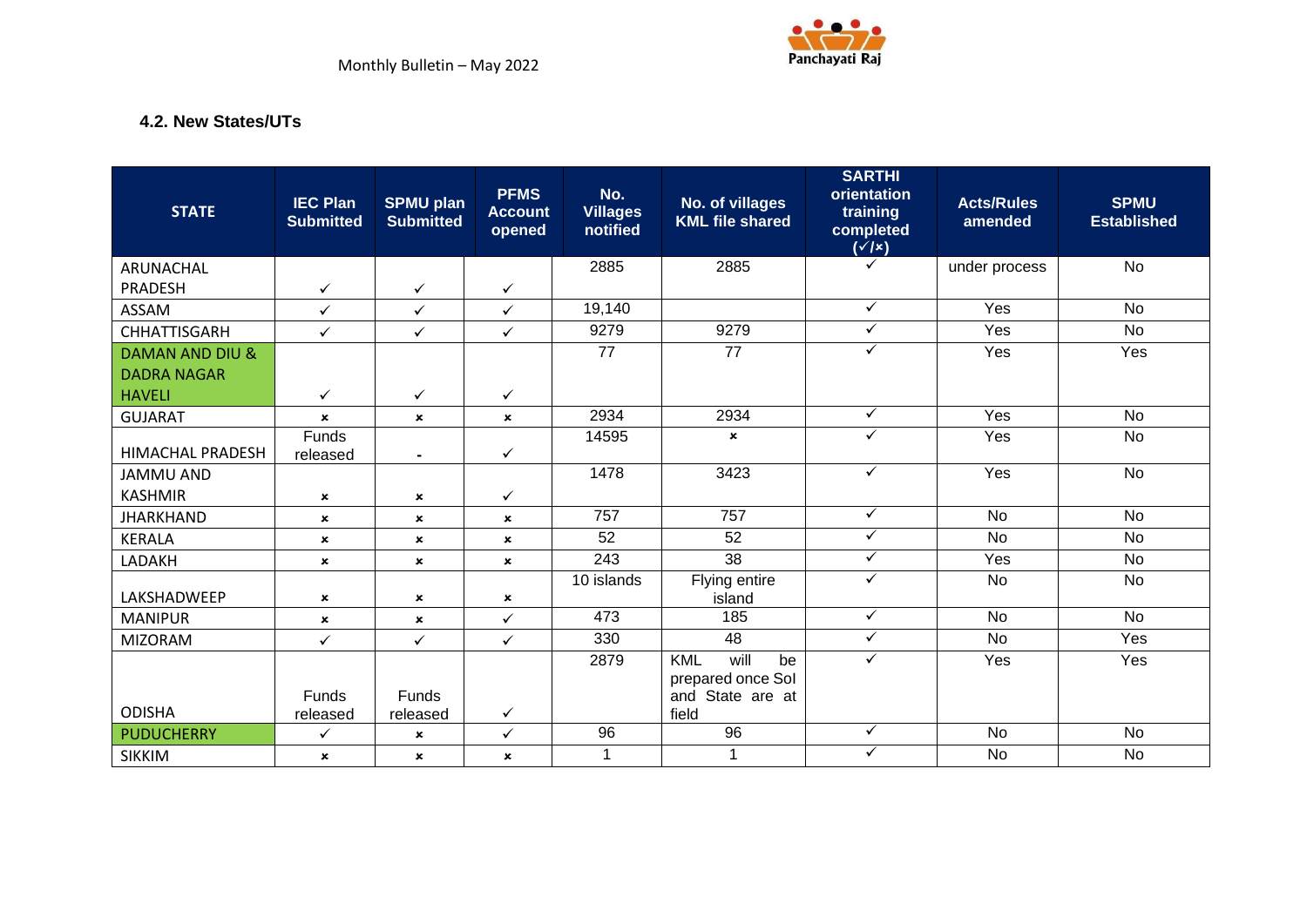

| <b>STATE</b>         | <b>IEC Plan</b><br><b>Submitted</b> | <b>SPMU plan</b><br><b>Submitted</b> | <b>PFMS</b><br><b>Account</b><br>opened | No.<br><b>Villages</b><br>notified | No. of villages<br><b>KML file shared</b> | <b>SARTHI</b><br>orientation<br>training<br>completed<br>$(\sqrt{x})$ | <b>Acts/Rules</b><br>amended | <b>SPMU</b><br><b>Established</b> |
|----------------------|-------------------------------------|--------------------------------------|-----------------------------------------|------------------------------------|-------------------------------------------|-----------------------------------------------------------------------|------------------------------|-----------------------------------|
|                      |                                     |                                      |                                         | 967                                | 1176 Includes                             |                                                                       | Yes                          | No                                |
|                      |                                     |                                      | <b>Funds</b>                            |                                    | (Revenue & 6<br>scheduled / Village       |                                                                       |                              |                                   |
| <b>TRIPURA</b>       | ✓                                   | $\checkmark$                         | released                                |                                    | Council)                                  |                                                                       |                              |                                   |
| <b>ANDAMAN &amp;</b> |                                     |                                      |                                         | 186                                | <b>NA</b>                                 |                                                                       | Yes                          | No                                |
| NICOBAR              | ×                                   | $\mathbf x$                          | $\mathbf x$                             |                                    |                                           |                                                                       |                              |                                   |
| GOA                  | $\pmb{\times}$                      | $\mathbf x$                          | $\mathbf x$                             | 410                                | <b>NA</b>                                 |                                                                       | <b>No</b>                    | No                                |
| <b>TAMIL NADU</b>    | $\mathbf x$                         | $\mathbf x$                          | $\mathbf x$                             | 2                                  | っ                                         | $\boldsymbol{\mathsf{x}}$                                             | No                           | No                                |

• Drone flying completed in highlighted States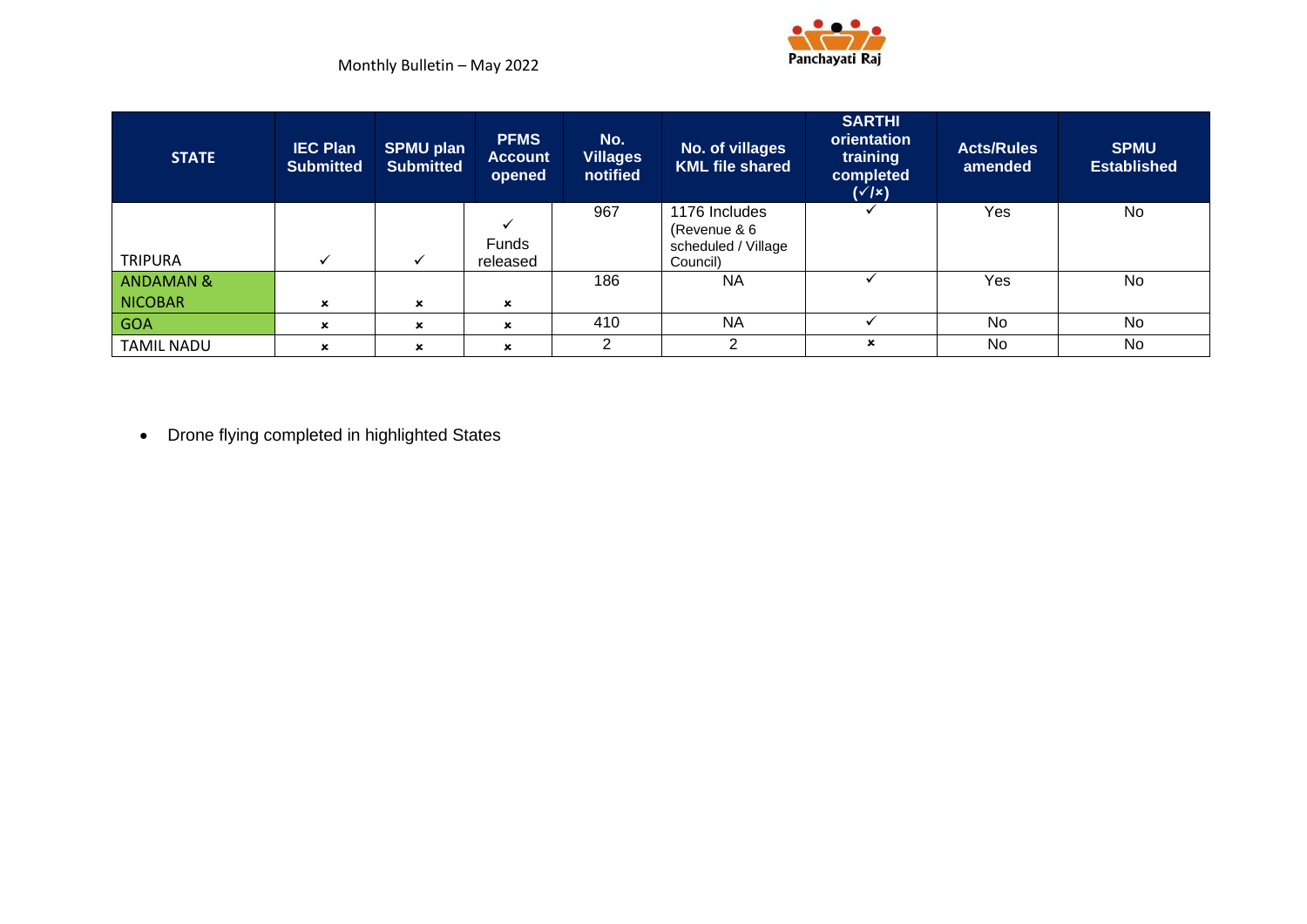

#### <span id="page-11-0"></span>**4.3. CORS Status**

New States:

| State/UT                             | <b>No. of Sites</b>                                                                                     | <b>Sites</b><br><b>Identified</b> | <b>Recce</b><br><b>Completed</b> | <b>NOC provided</b> | <b>Monumented</b> |
|--------------------------------------|---------------------------------------------------------------------------------------------------------|-----------------------------------|----------------------------------|---------------------|-------------------|
| <b>CHHATTISGARH</b>                  | 32                                                                                                      | 32                                | 32                               | 32                  | 28                |
| JHARKHAND                            | 28                                                                                                      | 28                                | 28                               | 28                  | 13                |
| <b>ODISHA</b>                        | 48                                                                                                      | 51 (3 for<br>buffer)              | 48                               | 44                  | $\pmb{0}$         |
| <b>KERALA</b>                        | 28                                                                                                      | 28                                | 28                               | 28                  | 17                |
| LAKSHADWEEP                          | 5                                                                                                       | 5                                 | 5                                | 01                  | 01                |
| <b>HIMACHAL PRADESH</b>              | 10                                                                                                      | 10                                | 10                               | 10                  | 06                |
| ARUNACHAL<br><b>PRADESH</b>          | 34                                                                                                      | 34                                | 34                               | 34                  | 00                |
| <b>ASSAM</b>                         | 34                                                                                                      | 34                                | 34                               | 34                  | 02                |
| JAMMU AND<br><b>KASHMIR</b>          | 15                                                                                                      | 15                                | 15                               | 15                  | 13                |
| <b>LADAKH</b>                        | 11                                                                                                      | 11                                | 11                               | 11                  | $\pmb{0}$         |
| <b>MIZORAM</b>                       | 12                                                                                                      | 11                                | 11                               | 07                  | $\mathbf 0$       |
| <b>TRIPURA</b>                       | 8                                                                                                       | 8                                 | 8                                | 8                   | $\mathbf 0$       |
| <b>SIKKIM</b>                        | 4                                                                                                       | $\pmb{4}$                         | $\overline{\mathbf{4}}$          | 0                   | $\pmb{0}$         |
| <b>ANDAMAN AND</b><br><b>NICOBAR</b> | 16                                                                                                      | 16                                | 16                               | 15                  | 03                |
| <b>GOA</b>                           | 3                                                                                                       | 3                                 | 3                                | 0                   | $\pmb{0}$         |
| <b>MANIPUR</b>                       | 11                                                                                                      | 11                                | 11                               | 6                   | $\pmb{0}$         |
| <b>TAMIL NADU</b>                    | State has its<br>own network<br>and only<br>upgradation<br>to be done<br>under<br>SVAMITVA-<br>74 sites | <b>NA</b>                         | <b>NA</b>                        | <b>NA</b>           | <b>NA</b>         |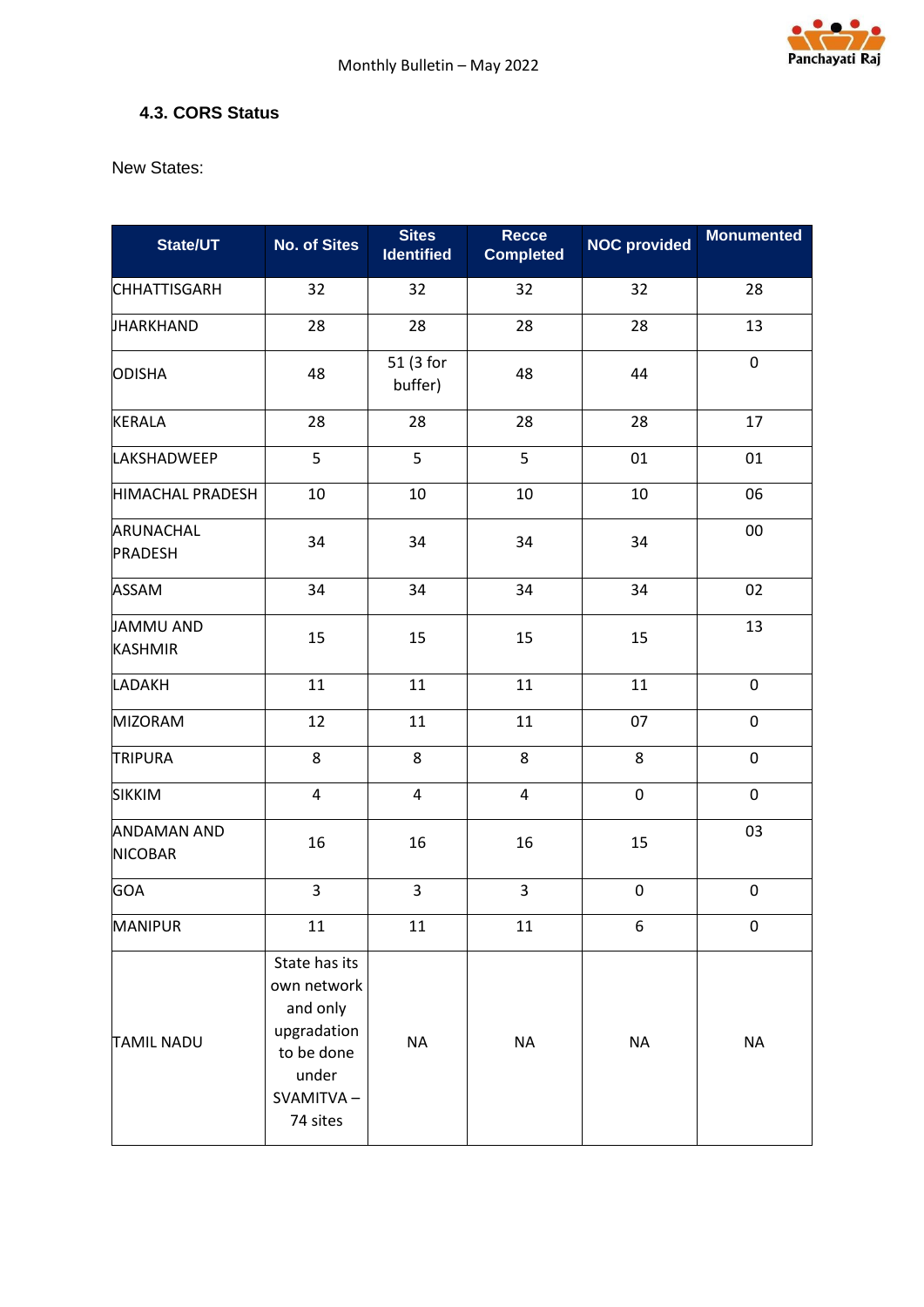

#### **Pilot States:**

| <b>S. No.</b> | <b>States</b>         | <b>CORS</b><br><b>Planned</b> | <b>Status</b>                                          |
|---------------|-----------------------|-------------------------------|--------------------------------------------------------|
| 1.            | RAJASTHAN             | 85                            | Integrated with Control Centre 85,<br>testing on going |
| 2.            | <b>PUNJAB</b>         | 16                            | Operational                                            |
| 3.            | <b>MADHYA PRADESH</b> | 90                            | Operational                                            |
| 4.            | <b>HARYANA</b>        | 19                            | Operational                                            |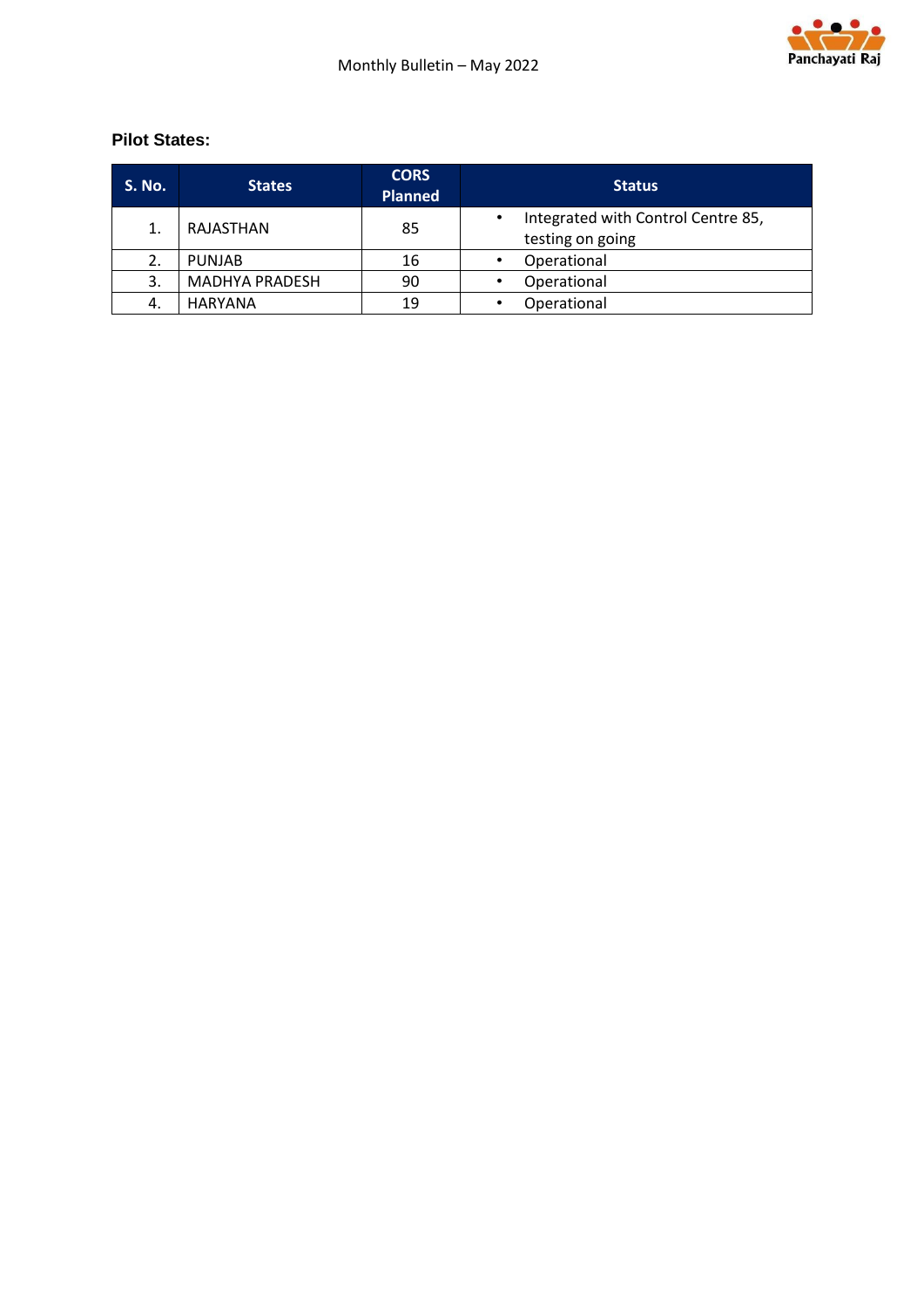

# **5. State wise Physical Progress as per approved GPDP**

## Plan for FY:2022-23

<span id="page-13-0"></span>

| <b>S. No.</b>  | <b>State Name</b>           | <b>Total GPs</b> | <b>Uploaded</b><br><b>GPDPs</b> | <b>Total Activity</b><br><b>Count</b> | <b>Total Resource</b><br><b>Envelope</b><br>Amount (in Cr.) | <b>Average</b><br><b>Activities per</b><br><b>GP</b> | <b>Average Plan Amount</b><br>per GP (In Cr.) |
|----------------|-----------------------------|------------------|---------------------------------|---------------------------------------|-------------------------------------------------------------|------------------------------------------------------|-----------------------------------------------|
| $\mathbf{1}$   | ANDAMAN AND NICOBAR ISLANDS | 70               | 70                              | 5692                                  | 233.2174                                                    | 81                                                   | 3.33                                          |
| $\overline{2}$ | <b>ANDHRA PRADESH</b>       | 13371            | 13320                           | 153677                                | 6625.8457                                                   | 11                                                   | 0.50                                          |
| 3              | ARUNACHAL PRADESH           | 2108             | 1368                            | 6903                                  | 144.7073                                                    | 3                                                    | 0.11                                          |
| 4              | <b>ASSAM</b>                | 2197             | 2082                            | 21573                                 | 719.2179                                                    | 10                                                   | 0.35                                          |
| 5              | <b>BIHAR</b>                | 8173             | 8066                            | 374233                                | 9362.6898                                                   | 46                                                   | 1.16                                          |
| 6              | <b>CHHATTISGARH</b>         | 11658            | 10117                           | 200468                                | 3881.6548                                                   | 17                                                   | 0.38                                          |
| $\overline{7}$ | <b>GOA</b>                  | 191              | 191                             | 4475                                  | 40.9065                                                     | 23                                                   | 0.21                                          |
| 8              | <b>GUJARAT</b>              | 14257            | 4715                            | 47738                                 | 2530.2301                                                   | 3                                                    | 0.54                                          |
| 9              | <b>HARYANA</b>              | 6225             | 5956                            | 39654                                 | 1623.5945                                                   | 6                                                    | 0.27                                          |
| 10             | <b>HIMACHAL PRADESH</b>     | 3615             | 3567                            | 41756                                 | 624.5594                                                    | 12                                                   | 0.18                                          |
| 11             | <b>JAMMU AND KASHMIR</b>    | 4291             | 4289                            | 67357                                 | 1436.1302                                                   | 16                                                   | 0.33                                          |
| 12             | <b>JHARKHAND</b>            | 4352             | 4349                            | 144681                                | 1907.464                                                    | 33                                                   | 0.44                                          |
| 13             | KARNATAKA                   | 5972             | 2663                            | 23835                                 | 3320.6543                                                   | 4                                                    | 1.25                                          |
| 14             | <b>KERALA</b>               | 941              | 941                             | 15583                                 | 875.6474                                                    | 17                                                   | 0.93                                          |
| 15             | LADAKH                      | 193              | 193                             | 4059                                  | 128.564                                                     | 21                                                   | 0.67                                          |
| 16             | LAKSHADWEEP                 | $\Omega$         | 0                               | 0                                     | 0                                                           | $\mathbf{0}$                                         | 0.00                                          |
| 17             | <b>MADHYA PRADESH</b>       | 22741            | 22632                           | 467404                                | 9663.8733                                                   | 21                                                   | 0.43                                          |
| 18             | MAHARASHTRA                 | 27897            | 27803                           | 501057                                | 10904.6081                                                  | 18                                                   | 0.39                                          |
| 19             | <b>MANIPUR</b>              | 161              | 758                             | 28782                                 | 1619.8094                                                   | 179                                                  | 2.14                                          |
| 20             | MEGHALAYA                   | 0                | $\Omega$                        | <sup>0</sup>                          | 0                                                           | $\mathbf{0}$                                         | 0.00                                          |
| 21             | <b>MIZORAM</b>              | 834              | 765                             | 2330                                  | 92.9976                                                     | 3                                                    | 0.12                                          |
| 22             | NAGALAND                    | $\mathbf 0$      | $\mathbf 0$                     | 0                                     | 0                                                           | $\overline{0}$                                       | 0.00                                          |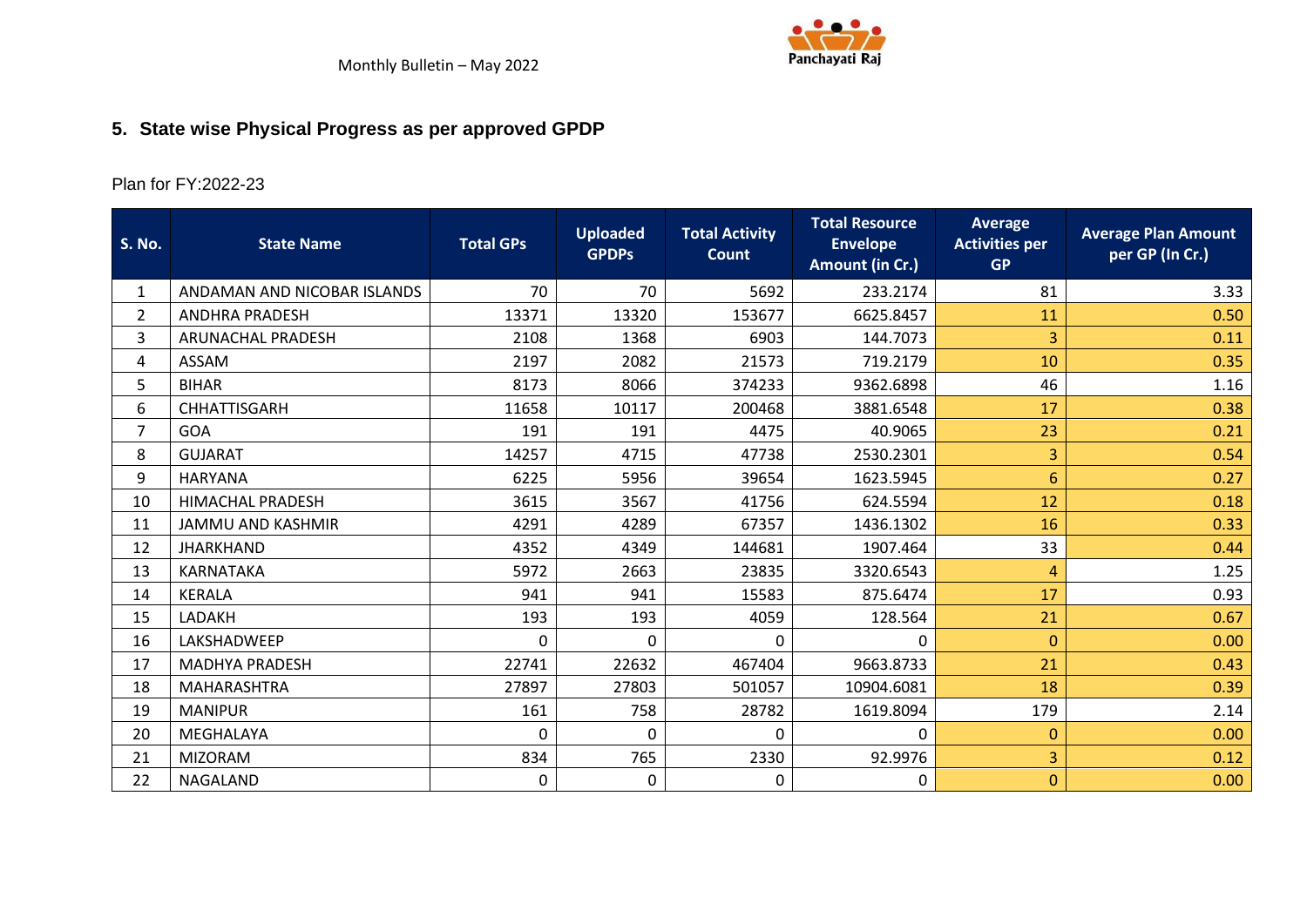

| <b>S. No.</b> | <b>State Name</b>    | <b>Total GPs</b> | <b>Uploaded</b><br><b>GPDPs</b> | <b>Total Activity</b><br>Count | <b>Total Resource</b><br><b>Envelope</b><br>Amount (in Cr.) | Average<br><b>Activities per</b><br><b>GP</b> | <b>Average Plan Amount</b><br>per GP (In Cr.) |
|---------------|----------------------|------------------|---------------------------------|--------------------------------|-------------------------------------------------------------|-----------------------------------------------|-----------------------------------------------|
| 23            | <b>ODISHA</b>        | 6798             | 6792                            | 138210                         | 2139.0677                                                   | 20                                            | 0.31                                          |
| 24            | <b>PUDUCHERRY</b>    | 0                | 0                               |                                | 0                                                           | $\mathbf{0}$                                  | 0.00                                          |
| 25            | <b>PUNJAB</b>        | 13263            | 13218                           | 56006                          | 1327.3905                                                   | $\overline{4}$                                | 0.10                                          |
| 26            | RAJASTHAN            | 11341            | 11300                           | 477085                         | 4776.297                                                    | 42                                            | 0.42                                          |
| 27            | <b>SIKKIM</b>        | 185              | 172                             | 3762                           | 48.8155                                                     | 20                                            | 0.28                                          |
| 28            | <b>TAMIL NADU</b>    | 12525            | 12507                           | 60600                          | 5279.8466                                                   | 5                                             | 0.42                                          |
| 29            | TELANGANA            | 12769            | 12769                           | 150427                         | 3373.007                                                    | 12                                            | 0.26                                          |
| 30            | THE DADRA AND NAGAR  | 38               | 38                              | 753                            | 247.3015                                                    | 20                                            | 6.51                                          |
| 31            | <b>TRIPURA</b>       | 591              | 1175                            | 104602                         | 2023.8666                                                   | 177                                           | 1.72                                          |
| 32            | UTTARAKHAND          | 7791             | 7783                            | 90186                          | 713.1201                                                    | 12                                            | 0.09                                          |
| 33            | <b>UTTAR PRADESH</b> | 58191            | 57850                           | 1841874                        | 22378.6642                                                  | 32                                            | 0.39                                          |
| 34            | <b>WEST BENGAL</b>   | 3340             | 3220                            | 283300                         | 7614.887                                                    | 85                                            | 2.36                                          |
|               |                      | 256079           | 240669                          | 5358062                        | 105659                                                      | 28                                            | 0.78                                          |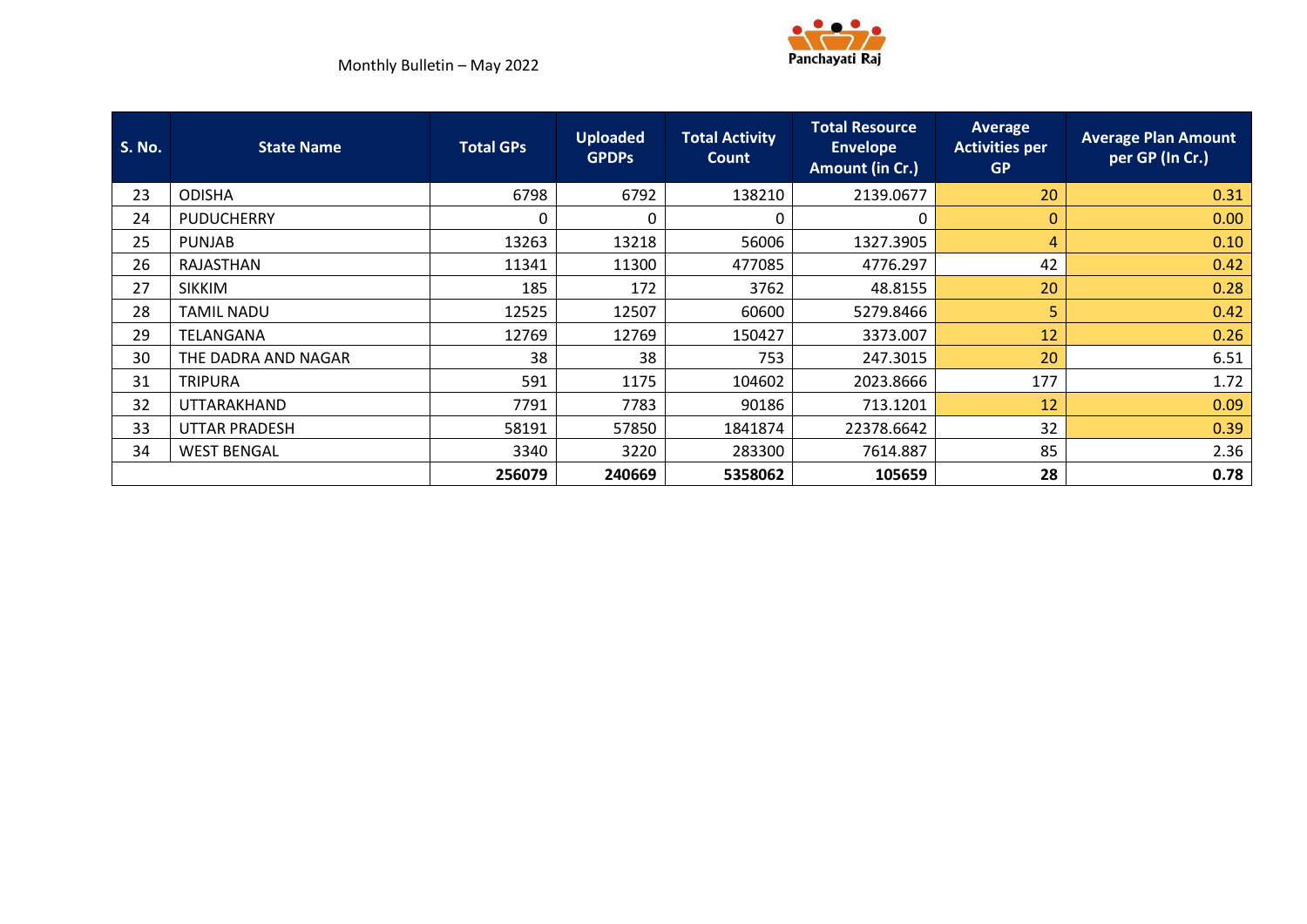

## **6. State wise Financial Progress Status**

#### **Figures for Financial Year 2022-23**

<span id="page-15-0"></span>

| S.No           | <b>State Name</b>           | <b>PFMS</b><br><b>Scheme</b><br><b>Creation</b> | <b>Total</b><br><b>Number</b><br>of Village<br>Panchaya<br>ts <sub>8</sub><br><b>Equivalen</b> | <b>GP</b><br><b>Ported</b> | <b>Total</b><br><b>Number</b><br>of Block<br><b>Panchayat</b><br>s &<br><b>Equivalent</b> | <b>BP</b><br><b>Porte</b><br>$\mathsf{d}$ | <b>Total</b><br><b>Number</b><br>of Zila<br>Panchayat<br>s &<br><b>Equivalent</b> | <b>ZP</b><br><b>Porte</b><br>$\mathsf{d}$ | <b>Village</b><br>Panchaya<br>onboard | <b>Village</b><br>Panchayat<br>s &<br><b>Equivalent</b><br><b>With</b><br><b>Online</b><br>Payment | % VPs<br>with<br>online<br>payment<br>S | <b>Sharing Live</b><br>Data via<br><b>Reverse</b><br>Integration(Y/<br>N) |
|----------------|-----------------------------|-------------------------------------------------|------------------------------------------------------------------------------------------------|----------------------------|-------------------------------------------------------------------------------------------|-------------------------------------------|-----------------------------------------------------------------------------------|-------------------------------------------|---------------------------------------|----------------------------------------------------------------------------------------------------|-----------------------------------------|---------------------------------------------------------------------------|
| 1              | <b>ANDHRA PRADESH</b>       | Y                                               | 13371                                                                                          | 13114                      | 660                                                                                       | 184                                       | 13                                                                                | 13                                        | 9996                                  | $\overline{2}$                                                                                     | 0%                                      | Y                                                                         |
| $\overline{2}$ | ARUNACHAL<br><b>PRADESH</b> | Υ                                               | 2113                                                                                           | 2092                       | 0                                                                                         | 0                                         | 25                                                                                | 16                                        | 1078                                  | 0                                                                                                  | 0%                                      | N                                                                         |
| 3              | ASSAM                       | Υ                                               | 2664                                                                                           | 2201                       | 192                                                                                       | 188                                       | 29                                                                                | 26                                        | 2197                                  | 973                                                                                                | 37%                                     | Y                                                                         |
| 4              | <b>BIHAR</b>                | Υ                                               | 8177                                                                                           | 8176                       | 534                                                                                       | 533                                       | 38                                                                                | 38                                        | 8178                                  | 3076                                                                                               | 38%                                     | Y                                                                         |
| 5              | CHHATTISGARH                | Υ                                               | 11658                                                                                          | 11657                      | 146                                                                                       | 146                                       | 27                                                                                | 27                                        | 11657                                 | 7479                                                                                               | 64%                                     | Y                                                                         |
| 6              | GOA                         | Y                                               | 191                                                                                            | 191                        | 0                                                                                         | 0                                         | $\overline{2}$                                                                    | $\overline{2}$                            | 191                                   | 85                                                                                                 | 45%                                     | Y                                                                         |
| 7              | <b>GUJARAT</b>              | Ý                                               | 14312                                                                                          | 14230                      | 248                                                                                       | 237                                       | 33                                                                                | 32                                        | 14228                                 | 6119                                                                                               | 43%                                     | Y                                                                         |
| 8              | <b>HARYANA</b>              | Ý                                               | 6235                                                                                           | 6222                       | 142                                                                                       | 140                                       | 21                                                                                | 22                                        | 5882                                  | 1676                                                                                               | 27%                                     | Y                                                                         |
| 9              | <b>HIMACHAL</b><br>PRADESH  | Υ                                               | 3616                                                                                           | 3615                       | 81                                                                                        | 80                                        | 12                                                                                | 12                                        | 3602                                  | 1854                                                                                               | 51%                                     | Y                                                                         |
| 10             | <b>JHARKHAND</b>            | Υ                                               | 4352                                                                                           | 4352                       | 263                                                                                       | 263                                       | 24                                                                                | 24                                        | 4352                                  | 1397                                                                                               | 32%                                     | Y                                                                         |
| 11             | KARNATAKA                   | Y                                               | 6002                                                                                           | 5996                       | 230                                                                                       | 227                                       | 30                                                                                | 30                                        | 6000                                  | 5012                                                                                               | 84%                                     | Y                                                                         |
| 12             | <b>KERALA</b>               | Ý                                               | 941                                                                                            | 941                        | 152                                                                                       | 152                                       | 14                                                                                | 14                                        | 941                                   | 314                                                                                                | 33%                                     | Y                                                                         |
| 13             | <b>MADHYA PRADESH</b>       | Ý                                               | 22780                                                                                          | 22778                      | 313                                                                                       | 313                                       | 51                                                                                | 51                                        | 22775                                 | 13337                                                                                              | 59%                                     | Y                                                                         |
| 14             | <b>MAHARASHTRA</b>          | Y                                               | 27891                                                                                          | 27527                      | 351                                                                                       | 350                                       | 34                                                                                | 34                                        | 27100                                 | 9565                                                                                               | 34%                                     | Y                                                                         |
| 15             | <b>MANIPUR</b>              | Y                                               | 3812                                                                                           | 161                        | $\mathbf 0$                                                                               | 0                                         | 12                                                                                | 6                                         | 161                                   | 122                                                                                                | 3%                                      | Y                                                                         |
| 16             | MEGHALAYA                   | Y                                               | 0                                                                                              | 0                          | $\pmb{0}$                                                                                 | 0                                         | 3                                                                                 | 3                                         | $\pmb{0}$                             | 0                                                                                                  | 100%                                    | Y                                                                         |
| 17             | <b>MIZORAM</b>              | Υ                                               | 834                                                                                            | 834                        | 0                                                                                         | 0                                         | 0                                                                                 | $\mathbf{0}$                              | 834                                   | 648                                                                                                | 78%                                     | Y (Not Sharing<br>Live Data)                                              |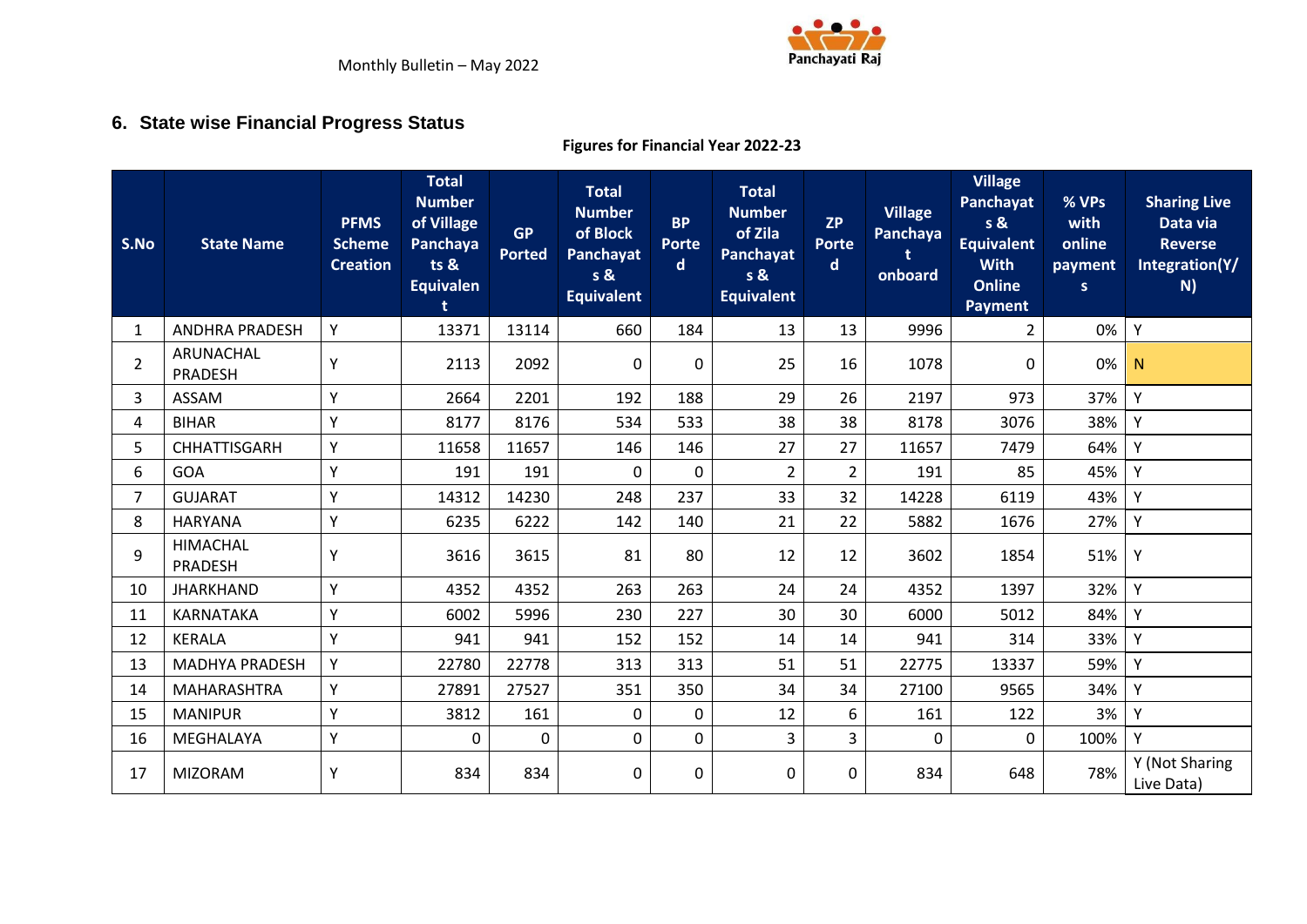

| S.No | <b>State Name</b>    | <b>PFMS</b><br><b>Scheme</b><br><b>Creation</b> | <b>Total</b><br><b>Number</b><br>of Village<br>Panchaya<br>ts <sub>8</sub><br><b>Equivalen</b> | <b>GP</b><br><b>Ported</b> | <b>Total</b><br><b>Number</b><br>of Block<br><b>Panchayat</b><br>s &<br><b>Equivalent</b> | <b>BP</b><br><b>Porte</b><br>$\mathsf{d}$ | <b>Total</b><br><b>Number</b><br>of Zila<br>Panchayat<br>s &<br><b>Equivalent</b> | <b>ZP</b><br><b>Porte</b><br>$\mathbf d$ | <b>Village</b><br>Panchaya<br>onboard | <b>Village</b><br>Panchayat<br>s &<br><b>Equivalent</b><br><b>With</b><br><b>Online</b><br><b>Payment</b> | % VPs<br>with<br>online<br>payment<br>s. | <b>Sharing Live</b><br>Data via<br><b>Reverse</b><br>Integration(Y/<br>N) |
|------|----------------------|-------------------------------------------------|------------------------------------------------------------------------------------------------|----------------------------|-------------------------------------------------------------------------------------------|-------------------------------------------|-----------------------------------------------------------------------------------|------------------------------------------|---------------------------------------|-----------------------------------------------------------------------------------------------------------|------------------------------------------|---------------------------------------------------------------------------|
| 18   | <b>NAGALAND</b>      | Y                                               | 1284                                                                                           | 662                        | 0                                                                                         | 0                                         | 0                                                                                 | 0                                        | 5                                     | 0                                                                                                         | 0%                                       | N                                                                         |
| 19   | <b>ODISHA</b>        | Y                                               | 6798                                                                                           | 6798                       | 314                                                                                       | 314                                       | 30                                                                                | 30                                       | 6798                                  | 4314                                                                                                      | 63%                                      | Υ                                                                         |
| 20   | <b>PUNJAB</b>        | Y                                               | 13268                                                                                          | 13262                      | 151                                                                                       | 150                                       | 22                                                                                | 22                                       | 13082                                 | 3341                                                                                                      | 25%                                      | Y                                                                         |
| 21   | RAJASTHAN            | Y                                               | 11341                                                                                          | 11320                      | 352                                                                                       | 348                                       | 33                                                                                | 33                                       | 10669                                 | 5475                                                                                                      | 48%                                      | Υ                                                                         |
| 22   | <b>SIKKIM</b>        | Y                                               | 185                                                                                            | 185                        | 0                                                                                         | 0                                         | 4                                                                                 | 4                                        | 180                                   | 112                                                                                                       | 61%                                      | Y (Not Sharing<br>Live Data)                                              |
| 23   | <b>TAMIL NADU</b>    | Y                                               | 12525                                                                                          | 12511                      | 388                                                                                       | 379                                       | 37                                                                                | 36                                       | 12488                                 | 3055                                                                                                      | 24%                                      | γ                                                                         |
| 24   | TELANGANA            | Y                                               | 12773                                                                                          | 12234                      | 540                                                                                       | 8                                         | 32                                                                                | 0                                        | 13                                    | $\Omega$                                                                                                  | 0%                                       | N                                                                         |
| 25   | <b>TRIPURA</b>       | Y                                               | 1178                                                                                           | 1178                       | 75                                                                                        | 75                                        | 9                                                                                 | 9                                        | 1178                                  | 769                                                                                                       | 65%                                      | Y                                                                         |
| 26   | UTTARAKHAND          | Y                                               | 7791                                                                                           | 7790                       | 95                                                                                        | 95                                        | 13                                                                                | 13                                       | 7791                                  | 4604                                                                                                      | 59%                                      | Y                                                                         |
| 27   | <b>UTTAR PRADESH</b> | Y                                               | 58838                                                                                          | 58310                      | 827                                                                                       | 823                                       | 75                                                                                | 75                                       | 58816                                 | 50176                                                                                                     | 85%                                      | Y                                                                         |
| 28   | <b>WEST BENGAL</b>   | Y                                               | 3340                                                                                           | 3228                       | 344                                                                                       | 334                                       | 22                                                                                | 21                                       | 3228                                  | 2902                                                                                                      | 87%                                      | Υ                                                                         |
|      | <b>Total</b>         |                                                 | 258270                                                                                         | 251565                     | 6398                                                                                      | 5339                                      | 645                                                                               | 593                                      | 233420                                | 126407                                                                                                    | 49%                                      |                                                                           |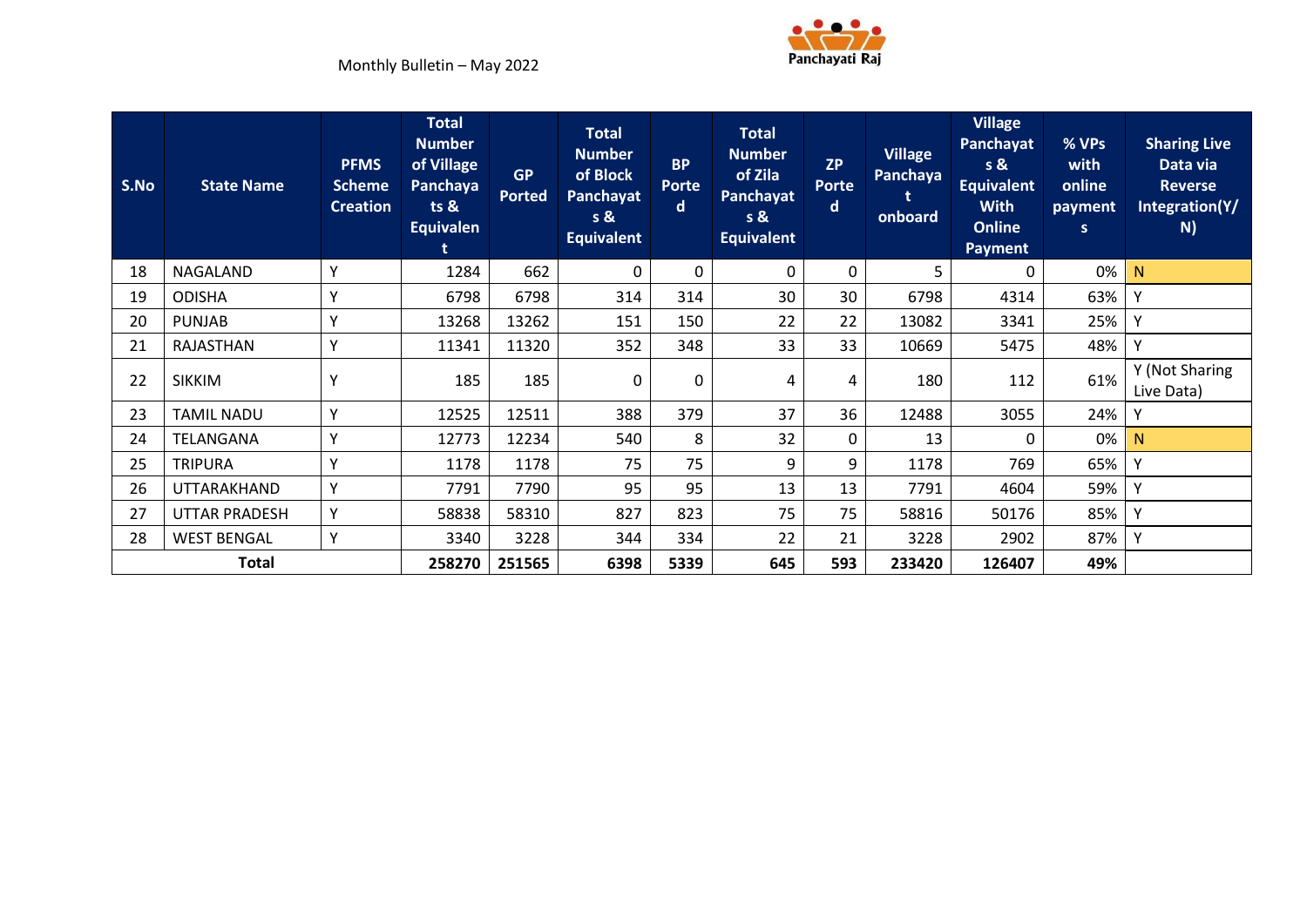

## <span id="page-17-0"></span>**7. State wise Account book closure Status**

|                |                                    |                                                    | 2021-22                                                |                                           |                                                    | 2022-23                                                        |                                                   |
|----------------|------------------------------------|----------------------------------------------------|--------------------------------------------------------|-------------------------------------------|----------------------------------------------------|----------------------------------------------------------------|---------------------------------------------------|
| Sr.<br>No.     | <b>State</b>                       | <b>Total</b><br>no. of<br><b>GPs as</b><br>per LGD | No. of<br><b>GPs</b><br>with<br>Year<br>book<br>closed | $%$ GPs<br>with<br>Year<br>book<br>closed | <b>Total</b><br>no. of<br><b>GPs as</b><br>per LGD | No. of<br><b>GPs</b><br>with<br><b>Month</b><br>book<br>closed | $%$ GPs<br>with<br><b>Month</b><br>book<br>closed |
| $\mathbf{1}$   | <b>ANDHRA PRADESH</b>              | 13371                                              | 12286                                                  | 92%                                       | 13371                                              | 8452                                                           | 63%                                               |
|                | ARUNACHAL                          |                                                    |                                                        |                                           |                                                    |                                                                |                                                   |
| 2              | <b>PRADESH</b>                     | 2114                                               | 629                                                    | 30%                                       | 2114                                               | 458                                                            | 22%                                               |
| 3              | ASSAM                              | 2664                                               | 1694                                                   | 64%                                       | 2664                                               | 1147                                                           | 43%                                               |
| 4              | <b>BIHAR</b>                       | 8182                                               | 4592                                                   | 56%                                       | 8182                                               | 3641                                                           | 45%                                               |
| 5              | <b>CHHATTISGARH</b>                | 11658                                              | 9694                                                   | 83%                                       | 11658                                              | 7558                                                           | 65%                                               |
| 6              | <b>GOA</b>                         | 191                                                | 113                                                    | 59%                                       | 191                                                | 81                                                             | 42%                                               |
| $\overline{7}$ | <b>GUJARAT</b>                     | 14343                                              | 7046                                                   | 49%                                       | 14288                                              | 4364                                                           | 31%                                               |
| 8              | <b>HARYANA</b>                     | 6241                                               | 3382                                                   | 54%                                       | 6241                                               | 1662                                                           | 27%                                               |
| 9              | <b>HIMACHAL PRADESH</b>            | 3616                                               | 2885                                                   | 80%                                       | 3616                                               | 2076                                                           | 57%                                               |
| 10             | <b>JAMMU AND</b><br><b>KASHMIR</b> | 4291                                               | 3322                                                   | 77%                                       | 4291                                               | 2438                                                           | 57%                                               |
| 11             | <b>JHARKHAND</b>                   | 4352                                               | 2066                                                   | 47%                                       | 4352                                               | 16                                                             | 0%                                                |
| 12             | <b>KARNATAKA</b>                   | 6002                                               | 5664                                                   | 94%                                       | 6002                                               | 4893                                                           | 82%                                               |
| 13             | <b>KERALA</b>                      | 941                                                | 818                                                    | 87%                                       | 941                                                | 601                                                            | 64%                                               |
| 14             | LADAKH                             | 193                                                | 35                                                     | 18%                                       | 193                                                | 8                                                              | 4%                                                |
| 15             | <b>MADHYA PRADESH</b>              | 22780                                              | 18201                                                  | 80%                                       | 22780                                              | 15259                                                          | 67%                                               |
| 16             | <b>MAHARASHTRA</b>                 | 27902                                              | 19804                                                  | 71%                                       | 27902                                              | 10481                                                          | 38%                                               |
| 17             | <b>MANIPUR</b>                     | 3812                                               | 147                                                    | 4%                                        | 3812                                               | 133                                                            | 3%                                                |
| 18             | MEGHALAYA                          | 6760                                               | 0                                                      | 0%                                        | 6760                                               | 0                                                              | 0%                                                |
| 19             | <b>MIZORAM</b>                     | 834                                                | 756                                                    | 91%                                       | 834                                                | 431                                                            | 52%                                               |
| 20             | NAGALAND                           | 1284                                               | 0                                                      | 0%                                        | 1284                                               | 0                                                              | 0%                                                |
| 21             | <b>ODISHA</b>                      | 6798                                               | 5963                                                   | 88%                                       | 6798                                               | 5028                                                           | 74%                                               |
| 22             | PUNJAB                             | 13268                                              | 9672                                                   | 73%                                       | 13268                                              | 4627                                                           | 35%                                               |
| 23             | RAJASTHAN                          | 11341                                              | 7077                                                   | 62%                                       | 11341                                              | 5225                                                           | 46%                                               |
| 24             | <b>SIKKIM</b>                      | 185                                                | 153                                                    | 83%                                       | 185                                                | 111                                                            | 60%                                               |
| 25             | <b>TAMIL NADU</b>                  | 12525                                              | 6892                                                   | 55%                                       | 12525                                              | 4257                                                           | 34%                                               |
| 26             | TELANGANA                          | 12773                                              | 3860                                                   | 30%                                       | 12773                                              | 95                                                             | 1%                                                |
| 27             | <b>TRIPURA</b>                     | 1178                                               | 1165                                                   | 99%                                       | 1178                                               | 604                                                            | 51%                                               |
| 28             | <b>UTTAR PRADESH</b>               | 58842                                              | 56400                                                  | 96%                                       | 58842                                              | 52493                                                          | 89%                                               |
| 29             | UTTARAKHAND                        | 7791                                               | 6754                                                   | 87%                                       | 7791                                               | 5253                                                           | 67%                                               |
| 30             | <b>WEST BENGAL</b>                 | 3340                                               | 3162                                                   | 95%                                       | 3340                                               | 2824                                                           | 85%                                               |
|                | <b>Grand Total</b>                 | 269572                                             | 194232                                                 | 72%                                       | 269517                                             | 144216                                                         | 54%                                               |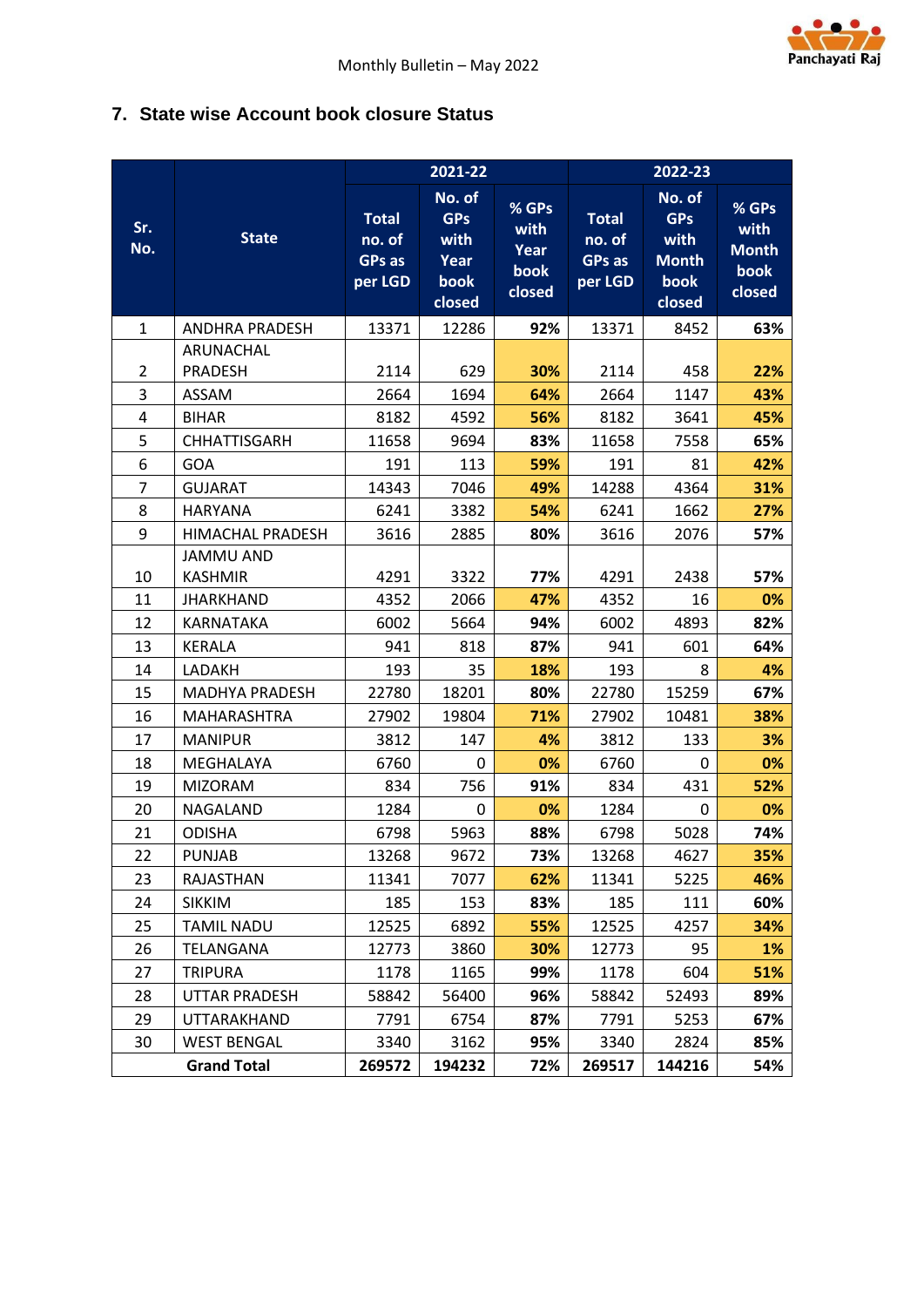

# **8. State wise progress on AuditOnline for the audit period 2020-21**

<span id="page-18-0"></span>

|                        |                                    |                               |                    |                          | <b>District Panchayat</b> |                          |                              |                          |                     |                    |                 |             | <b>Block Panchayat</b>   |                    |                                      |          |                    |          |             | <b>Gram Panchayat</b> |                    |                                             |                     |
|------------------------|------------------------------------|-------------------------------|--------------------|--------------------------|---------------------------|--------------------------|------------------------------|--------------------------|---------------------|--------------------|-----------------|-------------|--------------------------|--------------------|--------------------------------------|----------|--------------------|----------|-------------|-----------------------|--------------------|---------------------------------------------|---------------------|
| <b>Sr</b><br><b>No</b> | <b>States</b>                      | Registered<br><b>Auditors</b> | Total No.<br>of DP | <b>Auditees</b>          | Registered                | DPs with                 | <b>Audit</b><br><b>Plans</b> | Reports<br><b>Audit</b>  | Generated<br>(Audit | Total No.<br>of BP | <b>Auditees</b> | Registered  | BPs with                 | <b>Audit Plans</b> | Reports<br>Generated<br><b>Audit</b> | (Audit   | Total No.<br>of GP | Auditees | Registered  | GPs with              | <b>Audit Plans</b> | Generated<br><b>Reports</b><br><b>Audit</b> | Completed<br>(Audit |
|                        |                                    | No.                           | No.                | No.                      | %                         | No.                      | %                            | No.                      | %                   | No.                | No.             | %           | No.                      | $\%$               | No.                                  | %        | No.                | No.      | $\%$        | No.                   | $\%$               | No.                                         | %                   |
| $\mathbf{1}$           | <b>ANDHRA</b><br>PRADESH           | 675                           | 13                 | 13                       | 100%                      | 13                       | 100%                         | 9                        | 69%                 | 660                | 660             | 100<br>%    | 660                      | 100<br>%           | 656                                  | 99%      | 13,371             | 12,897   | 96%         | 13,369                | 100%               | 13,357                                      | 100<br>%            |
| $\overline{2}$         | ARUNACHAL<br>PRADESH               | 52                            | 25                 | $\sim$                   | 0%                        |                          | 0%                           | $\overline{\phantom{a}}$ | 0%                  |                    |                 |             |                          |                    |                                      |          | 2,108              | 89       | 4%          | 31                    | 1%                 |                                             | 0%                  |
| $\mathbf{3}$           | <b>ASSAM</b>                       | 135                           | 26                 | 26                       | 100%                      | 12                       | 46%                          | $\overline{\phantom{a}}$ | 0%                  | 192                | 105             | 55%         | 32                       | 17%                |                                      | 0%       | 2,197              | 2,195    | 100<br>%    | 2,104                 | 96%                | 1,704                                       | 78%                 |
| 4                      | <b>BIHAR</b>                       | 110                           | 38                 | 38                       | 100%                      | 38                       | 100%                         | $\sim$                   | 0%                  | 534                | 534             | 100<br>%    | 526                      | 99%                |                                      | 0%       | 8,177              | 8,177    | 100<br>$\%$ | 8,133                 | 99%                | 1,717                                       | 21%                 |
| 5                      | CHHATTISGARH                       | 143                           | 27                 | 27                       | 100%                      | 27                       | 100%                         | 27                       | 100<br>%            | 146                | 146             | 100<br>$\%$ | 146                      | 100<br>$\%$        | 146                                  | 100<br>% | 11,658             | 11,579   | 99%         | 4,197                 | 36%                | 4,157                                       | 36%                 |
| 6                      | GOA                                | 13                            | 2                  | $\overline{\phantom{a}}$ | 0%                        |                          | 0%                           | $\overline{\phantom{a}}$ | 0%                  |                    |                 |             | $\blacksquare$           |                    |                                      |          | 191                | 49       | 26%         |                       | 0%                 |                                             | 0%                  |
|                        | <b>GUJARAT</b>                     | 462                           | 33                 | 1                        | 3%                        |                          | 0%                           | $\sim$                   | 0%                  | 248                |                 | 0%          | 1                        | 0%                 |                                      | 0%       | 14,257             | 12,393   | 87%         | 3.669                 | 26%                | 3,603                                       | 25%                 |
| 8                      | <b>HARYANA</b>                     | 55                            | 22                 | 20                       | 91%                       | 21                       | 95%                          | $\sim$                   | 0%                  | 142                | 122             | 86%         | 142                      | 100<br>$\%$        |                                      | 0%       | 6,233              | 6,220    | 100<br>%    | 1,706                 | 27%                | 183                                         | 3%                  |
| 9                      | <b>HIMACHAL</b><br>PRADESH         | 93                            | 12                 | 12                       | 100%                      |                          | 0%                           | $\sim$                   | 0%                  | 81                 | 50              | 62%         | 4                        | 5%                 |                                      | 0%       | 3,615              | 3,305    | 91%         | 2,923                 | 81%                | 2,882                                       | 80%                 |
| 10                     | <b>JAMMU AND</b><br><b>KASHMIR</b> | 56                            | 20                 | $\sim$                   | 0%                        | $\overline{\phantom{a}}$ | 0%                           | $\overline{\phantom{a}}$ | 0%                  | 275                |                 | 0%          | $\overline{\phantom{a}}$ | 0%                 | $\sim$                               | 0%       | 4,290              | 2,770    | 65%         | 2,738                 | 64%                | 983                                         | 23%                 |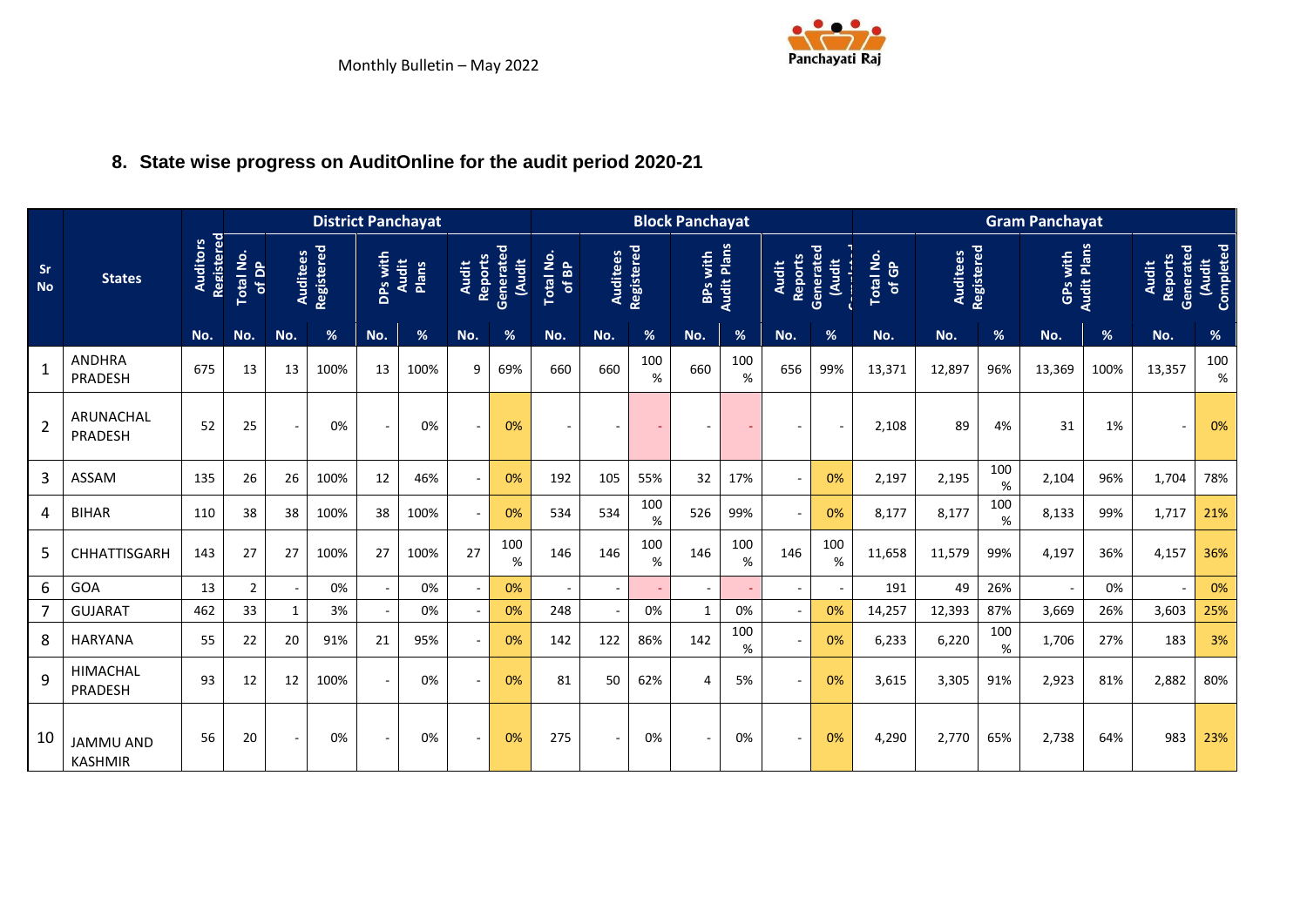

|                        |                          |                               |                          |                          |            |                          | <b>District Panchayat</b> |              |                                      |                           |                          |            | <b>Block Panchayat</b>   |                    |                                |                           |                    |          |             | <b>Gram Panchayat</b>    |                    |                                             |                    |
|------------------------|--------------------------|-------------------------------|--------------------------|--------------------------|------------|--------------------------|---------------------------|--------------|--------------------------------------|---------------------------|--------------------------|------------|--------------------------|--------------------|--------------------------------|---------------------------|--------------------|----------|-------------|--------------------------|--------------------|---------------------------------------------|--------------------|
| <b>Sr</b><br><b>No</b> | <b>States</b>            | Registered<br><b>Auditors</b> | Total No.<br>of DP       | Auditees                 | Registered | DPs with                 | <b>Audit</b><br>Plans     | <b>Audit</b> | Reports<br>Generated<br><b>Audit</b> | <b>Total No.</b><br>of BP | Auditees                 | Registered | BPs with                 | <b>Audit Plans</b> | <b>Reports</b><br><b>Audit</b> | Generated<br><b>Audit</b> | Total No.<br>of GP | Auditees | Registered  | GPs with                 | <b>Audit Plans</b> | Generated<br><b>Reports</b><br><b>Audit</b> | Completed<br>Audit |
|                        |                          | No.                           | No.                      | No.                      | %          | No.                      | %                         | No.          | %                                    | No.                       | No.                      | %          | No.                      | %                  | No.                            | $\frac{9}{6}$             | No.                | No.      | %           | No.                      | %                  | No.                                         | %                  |
| 11                     | <b>JHARKHAND</b>         | 62                            | 24                       | 24                       | 100%       | $\overline{\phantom{a}}$ | 0%                        |              | 0%                                   | 263                       | 263                      | 100<br>%   |                          | 0%                 | $\overline{\phantom{a}}$       | 0%                        | 4,351              | 4,351    | 100<br>%    | 150                      | 3%                 |                                             | 0%                 |
| 12                     | KARNATAKA                | 467                           | 30                       |                          | 0%         |                          | 0%                        |              | 0%                                   | 230                       |                          | 0%         | $\overline{\phantom{a}}$ | 0%                 | $\overline{\phantom{a}}$       | 0%                        | 5,973              | 5,973    | 100<br>$\%$ | 5,905                    | 99%                | 5,871                                       | 98%                |
| 13                     | <b>KERALA</b>            | 481                           | 14                       |                          | 0%         |                          | 0%                        |              | 0%                                   | 152                       |                          | 0%         |                          | 0%                 | $\overline{\phantom{a}}$       | 0%                        | 941                | 941      | 100<br>%    | 742                      | 79%                | 493                                         | 52%                |
| 14                     | <b>MADHYA</b><br>PRADESH | 401                           | 51                       |                          | 0%         |                          | 0%                        |              | 0%                                   | 313                       |                          | 0%         |                          | 0%                 | $\blacksquare$                 | 0%                        | 22,741             | 22,717   | 100<br>%    | 9.464                    | 42%                | 3,882                                       | 17%                |
| 15                     | MAHARASHTRA              | 884                           | 34                       | 1                        | 3%         |                          | 0%                        |              | 0%                                   | 351                       |                          | 0%         | $\overline{\phantom{a}}$ | 0%                 | $\sim$                         | 0%                        | 27,891             | 27,787   | 100<br>%    | 22,422                   | 80%                | 14,830                                      | 53%                |
| 16                     | <b>MANIPUR</b>           | 16                            | 6                        |                          | 0%         |                          | 0%                        |              | 0%                                   | $\sim$                    |                          |            |                          | $\sim$             | $\blacksquare$                 |                           | 161                | 107      | 66%         | 62                       | 39%                | 5                                           | 3%                 |
| 17                     | MEGHALAYA                | $\mathbf 0$                   | $\overline{\phantom{a}}$ | $\overline{\phantom{a}}$ |            |                          |                           |              | $\overline{\phantom{a}}$             |                           |                          |            |                          | $\blacksquare$     | $\sim$                         |                           |                    |          |             | $\overline{\phantom{a}}$ |                    |                                             |                    |
| 18                     | <b>MIZORAM</b>           | 6                             | $\overline{\phantom{a}}$ |                          |            |                          |                           |              | $\overline{\phantom{a}}$             | $\sim$                    | $\overline{\phantom{a}}$ |            | $\blacksquare$           | $\blacksquare$     | $\overline{\phantom{a}}$       |                           | 834                | 817      | 98%         | $\overline{\phantom{a}}$ | 0%                 |                                             | 0%                 |
| 19                     | NAGALAND                 | $\mathbf 0$                   | $\overline{\phantom{a}}$ |                          |            |                          |                           |              |                                      |                           |                          |            | $\overline{\phantom{a}}$ | $\sim$             |                                |                           |                    |          | ٠           |                          |                    |                                             |                    |
| 20                     | <b>ODISHA</b>            | 409                           | 30                       | 26                       | 87%        | 30                       | 100%                      | 30           | 100<br>$\%$                          | 314                       | 271                      | 86%        | 314                      | 100<br>$\%$        | 314                            | 100<br>%                  | 6,798              | 6,776    | 100<br>$\%$ | 6,798                    | 100%               | 6,785                                       | 100<br>%           |
| 21                     | <b>PUNJAB</b>            | 47                            | 22                       | 18                       | 82%        | $\sim$                   | 0%                        |              | 0%                                   | 151                       | 89                       | 59%        | $\overline{\phantom{a}}$ | 0%                 | $\sim$                         | 0%                        | 13,263             | 13,244   | 100<br>%    | 3,104                    | 23%                | 1,228                                       | 9%                 |
| 22                     | RAJASTHAN                | 361                           | 33                       | 24                       | 73%        | $\overline{\phantom{a}}$ | 0%                        |              | 0%                                   | 352                       | 65                       | 18%        | 10                       | 3%                 | $\overline{\phantom{a}}$       | 0%                        | 11,341             | 11,320   | 100<br>%    | 8,542                    | 75%                | 6,061                                       | 53%                |
| 23                     | <b>SIKKIM</b>            | 13                            | 4                        | $\overline{a}$           | 100%       | 4                        | 100%                      |              | 0%                                   | $\sim$                    | $\sim$                   |            | $\overline{\phantom{a}}$ | $\sim$             | $\blacksquare$                 |                           | 185                | 184      | 99%         | 185                      | 100%               | 184                                         | 99%                |
| 24                     | <b>TAMIL NADU</b>        | 775                           | 36                       | 1                        | 3%         | $\mathbf{1}$             | 3%                        |              | 0%                                   | 388                       |                          | 0%         | $\overline{\phantom{a}}$ | 0%                 | $\overline{\phantom{a}}$       | 0%                        | 12,525             | 12,519   | 100<br>%    | 12,518                   | 100%               | 12,484                                      | 100<br>%           |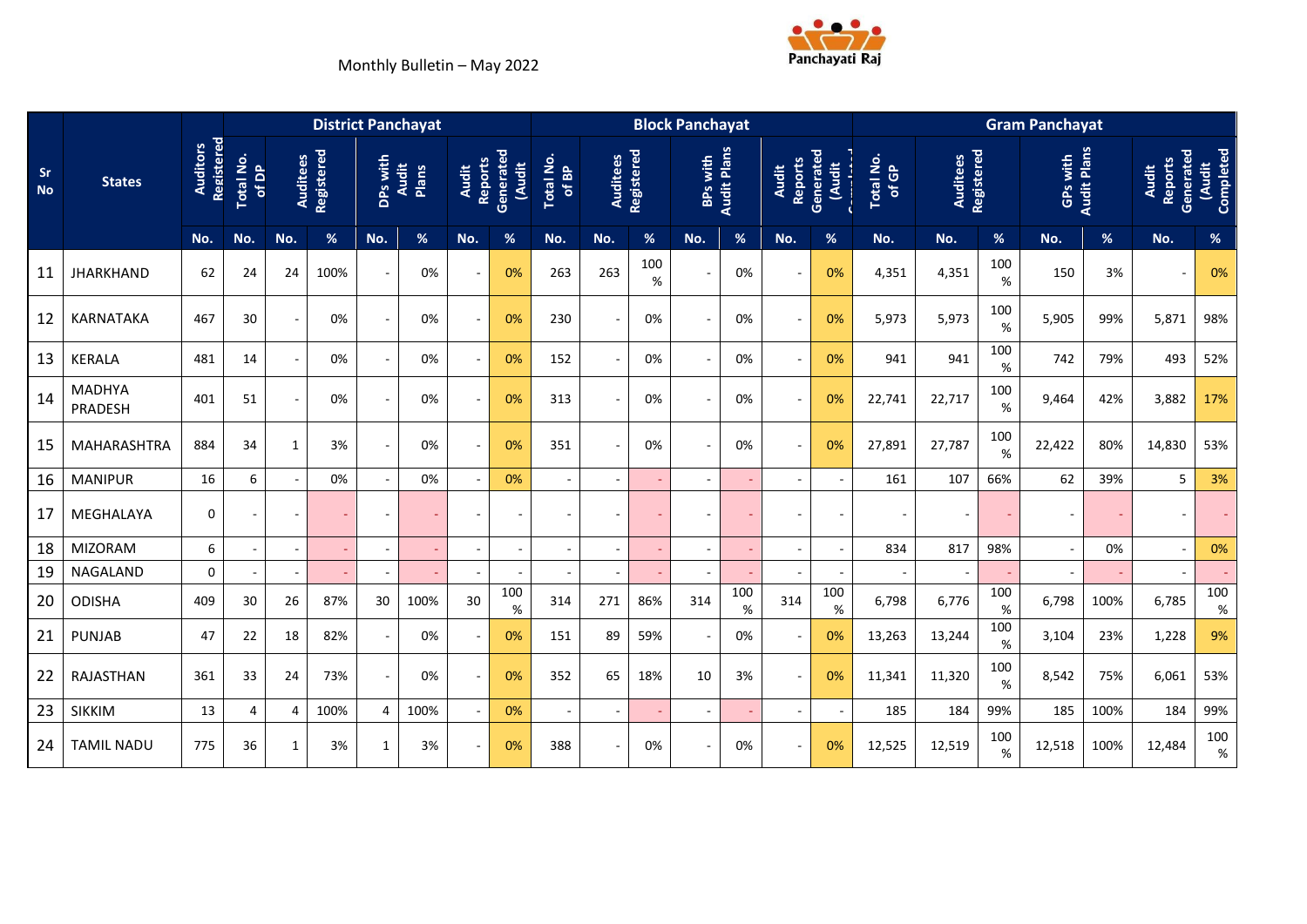

|                        |                         |                               |                    |                |                               |                     | <b>District Panchayat</b> |                                |                            |                    |                               |               | <b>Block Panchayat</b> |                    |                                |                           |                    |                               |                | <b>Gram Panchayat</b> |                    |                                      |                           |
|------------------------|-------------------------|-------------------------------|--------------------|----------------|-------------------------------|---------------------|---------------------------|--------------------------------|----------------------------|--------------------|-------------------------------|---------------|------------------------|--------------------|--------------------------------|---------------------------|--------------------|-------------------------------|----------------|-----------------------|--------------------|--------------------------------------|---------------------------|
| <b>Sr</b><br><b>No</b> | <b>States</b>           | Registered<br><b>Auditors</b> | Total No.<br>of DP |                | <b>Auditees</b><br>Registered | DPs with<br>__Audit | Plans                     | <b>Reports</b><br><b>Audit</b> | Generated<br><b>(Audit</b> | Total No.<br>of BP | <b>Auditees</b><br>Registered |               | with<br><b>BPS</b>     | <b>Audit Plans</b> | <b>Reports</b><br><b>Audit</b> | Generated<br><b>Audit</b> | Total No.<br>of GP | <b>Auditees</b><br>Registered |                | GPs with              | <b>Audit Plans</b> | Generated<br>Reports<br><b>Audit</b> | Completed<br><b>Audit</b> |
|                        |                         | No.                           | No.                | No.            | %                             | No.                 | %                         | No.                            | $\frac{9}{6}$              | No.                | No.                           | $\frac{9}{6}$ | No.                    | $\frac{9}{6}$      | No.                            | $\frac{9}{6}$             | No.                | No.                           | $\frac{96}{6}$ | No.                   | $\%$               | No.                                  | $\%$                      |
| 25                     | <b>TELANGANA</b>        | 361                           | 32                 | 32             | 100%                          | 32                  | 100%                      | 32                             | 100<br>%                   | 540                | 540                           | 100<br>%      | 540                    | 100<br>%           | 540                            | 100<br>%                  | 12,769             | 12,691                        | 99%            | 12,769                | 100%               | 12,769                               | 100<br>%                  |
| 26                     | <b>TRIPURA</b>          | 230                           | 9                  | 9              | 100%                          | 8                   | 89%                       | 8                              | 89%                        | 75                 | 75                            | 100<br>%      | 35                     | 47%                | 35                             | 47%                       | 1,178              | 1,178                         | 100<br>%       | 624                   | 53%                | 624                                  | 53%                       |
| 27                     | <b>UTTAR</b><br>PRADESH | 955                           | 75                 | $\overline{1}$ | 1%                            |                     | 0%                        | $\overline{\phantom{a}}$       | 0%                         | 826                | $\sim$                        | 0%            |                        | 0%                 | ۰                              | 0%                        | 58,189             | 57,962                        | 100<br>%       | 56,318                | 97%                | 27,779                               | 48%                       |
| 28                     | UTTARAKHAND             | 132                           | 13                 |                | 0%                            | $\mathbf{1}$        | 8%                        |                                | 0%                         | 95                 | ٠                             | 0%            |                        | 0%                 | ۰                              | 0%                        | 7,791              | 7,610                         | 98%            |                       | 0%                 |                                      | 0%                        |
| 29                     | <b>WEST BENGAL</b>      | 210                           | 22                 |                | 0%                            | $\sim$              | 0%                        | $\sim$                         | 0%                         | 344                | ٠                             | 0%            | ٠                      | 0%                 | ۰                              | 0%                        | 3,340              | 2,599                         | 78%            | 690                   | 21%                | 51                                   | 2%                        |
|                        | <b>GRAND TOTAL</b>      | 7604                          | 653                | 277            | 42%                           | 187                 | 29%                       | 106                            | 16%                        | 6,672              | 2,920                         | 44%           | 2,410                  | 36%                | 1,691                          | 25%                       | 256,368            | 248,450                       | 97%            | 179,163               | 70%                | 121,632                              | 47%                       |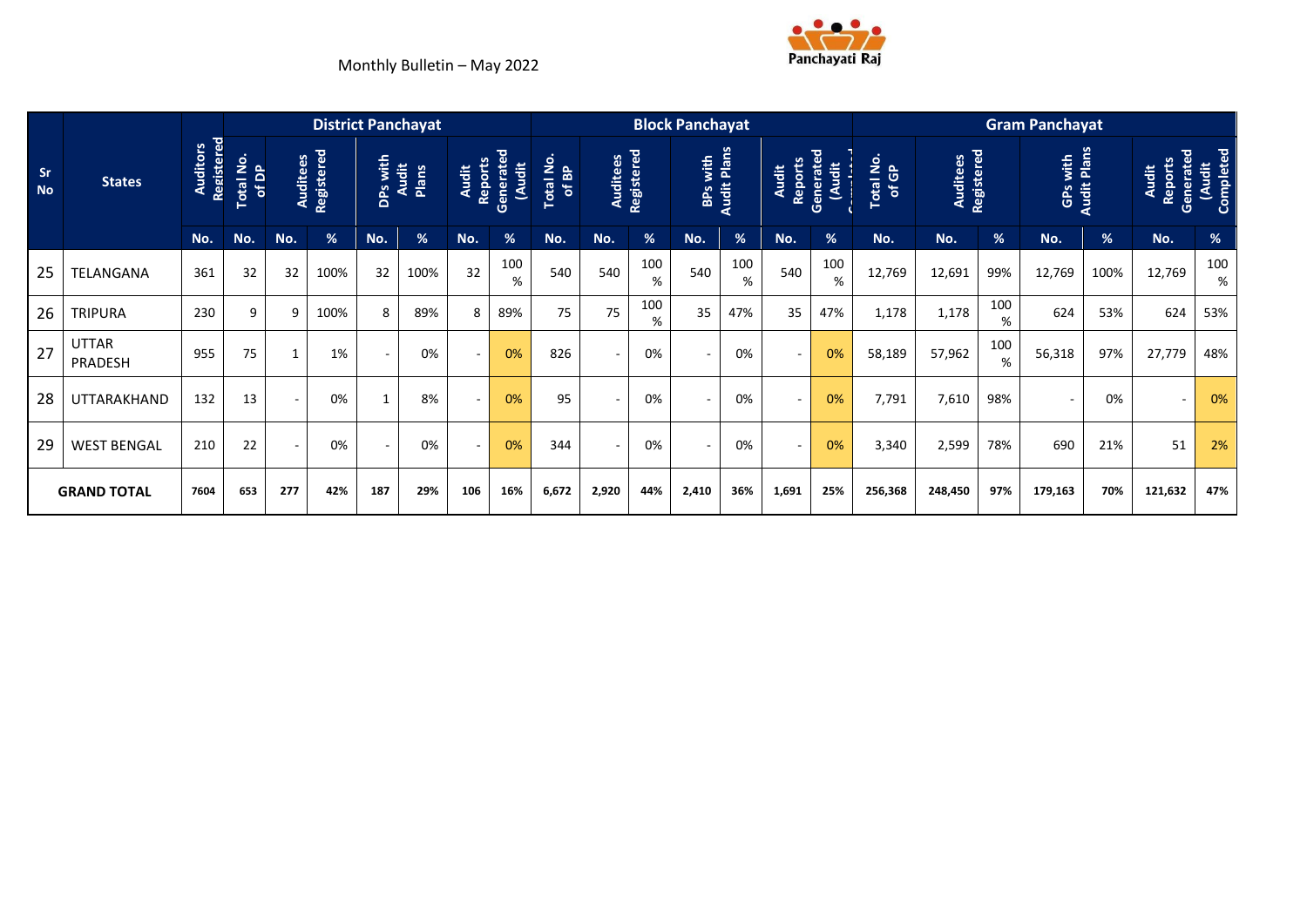

## <span id="page-21-0"></span>**9. State wise Count of Onboarded Gram Panchayats in the Covid Dashboard**

| S.No.          | <b>State Name</b>                               | <b>Total No. of GPs</b><br>& Equivalent | GPs &<br><b>Equivalent with</b><br><b>Onboard</b> | <b>Onboard</b><br><b>Percentage</b><br>(%) |
|----------------|-------------------------------------------------|-----------------------------------------|---------------------------------------------------|--------------------------------------------|
| $\mathbf{1}$   | ANDAMAN AND NICOBAR<br><b>ISLANDS</b>           | 70                                      | 70                                                | 100                                        |
| $\overline{2}$ | <b>ANDHRA PRADESH</b>                           | 13367                                   | 11412                                             | 85.37                                      |
| 3              | ARUNACHAL PRADESH                               | 2110                                    | 76                                                | 3.6                                        |
| $\overline{4}$ | <b>ASSAM</b>                                    | 2663                                    | 785                                               | 29.48                                      |
| 5              | <b>BIHAR</b>                                    | 8151                                    | 7736                                              | 94.91                                      |
| 6              | <b>CHHATTISGARH</b>                             | 11658                                   | 11656                                             | 99.98                                      |
| $\overline{7}$ | <b>GOA</b>                                      | 191                                     | 191                                               | 100                                        |
| 8              | <b>GUJARAT</b>                                  | 14292                                   | 13309                                             | 93.12                                      |
| 9              | <b>HARYANA</b>                                  | 6225                                    | 5936                                              | 95.36                                      |
| 10             | <b>HIMACHAL PRADESH</b>                         | 3615                                    | 3477                                              | 96.18                                      |
| 11             | <b>JAMMU AND KASHMIR</b>                        | 4291                                    | 1566                                              | 36.49                                      |
| 12             | <b>JHARKHAND</b>                                | 4351                                    | 4347                                              | 99.91                                      |
| 13             | <b>KARNATAKA</b>                                | 5963                                    | 3874                                              | 64.97                                      |
| 14             | <b>KERALA</b>                                   | 941                                     | 879                                               | 93.41                                      |
| 15             | LADAKH                                          | 193                                     | 193                                               | 100                                        |
| 16             | LAKSHADWEEP                                     | 10                                      | 0                                                 | 0                                          |
| 17             | <b>MADHYA PRADESH</b>                           | 22714                                   | 9083                                              | 39.99                                      |
| 18             | <b>MAHARASHTRA</b>                              | 27902                                   | 25527                                             | 91.49                                      |
| 19             | <b>MANIPUR</b>                                  | 3812                                    | 161                                               | 4.22                                       |
| 20             | MEGHALAYA                                       | 6773                                    | 1412                                              | 20.85                                      |
| 21             | <b>MIZORAM</b>                                  | 834                                     | 829                                               | 99.4                                       |
| 22             | <b>NAGALAND</b>                                 | 1289                                    | 1182                                              | 91.7                                       |
| 23             | <b>ODISHA</b>                                   | 6798                                    | 5637                                              | 82.92                                      |
| 24             | <b>PUDUCHERRY</b>                               | 108                                     | 0                                                 | 0                                          |
| 25             | <b>PUNJAB</b>                                   | 13241                                   | 6245                                              | 47.16                                      |
| 26             | RAJASTHAN                                       | 11304                                   | 10183                                             | 90.08                                      |
| 27             | <b>SIKKIM</b>                                   | 185                                     | 171                                               | 92.43                                      |
| 28             | <b>TAMIL NADU</b>                               | 12525                                   | 10362                                             | 82.73                                      |
| 29             | TELANGANA                                       | 12769                                   | 11984                                             | 93.85                                      |
| 30             | THE DADRA AND NAGAR<br>HAVELI AND DAMAN AND DIU | 38                                      | 38                                                | 100                                        |
| 31             | <b>TRIPURA</b>                                  | 1178                                    | 1154                                              | 97.96                                      |
| 32             | UTTARAKHAND                                     | 7791                                    | 7127                                              | 91.48                                      |
| 33             | <b>UTTAR PRADESH</b>                            | 58184                                   | 57729                                             | 99.22                                      |
| 34             | <b>WEST BENGAL</b>                              | 3339                                    | 3143                                              | 94.13                                      |
|                | <b>Total</b>                                    | 268875                                  | 217474                                            | 80.88                                      |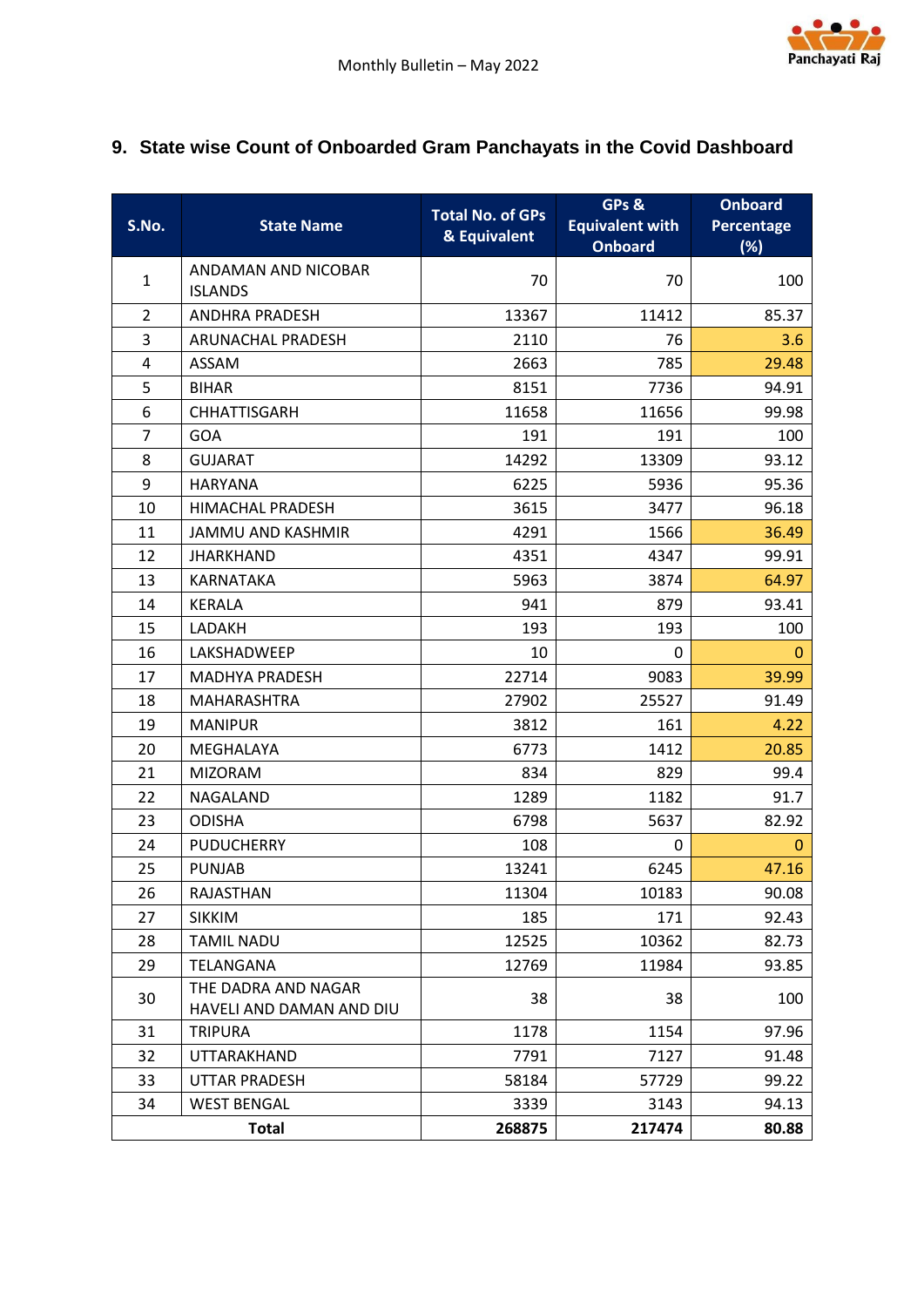

# <span id="page-22-0"></span>**10.State wise Training Management Portal Progress Status**

| S.No.          | <b>State</b>                | <b>Total</b><br><b>Trainings</b> | <b>Trainings</b><br><b>Conducted</b> | <b>Participants</b><br><b>Trained</b> |
|----------------|-----------------------------|----------------------------------|--------------------------------------|---------------------------------------|
| $\mathbf{1}$   | ANDAMAN AND NICOBAR ISLANDS | 20                               | 18                                   | 553                                   |
| $\overline{2}$ | <b>ANDHRA PRADESH</b>       | 1268                             | 1225                                 | 123389                                |
| 3              | ARUNACHAL PRADESH           | 34                               | 33                                   | 2700                                  |
| 4              | ASSAM                       | 2892                             | 2827                                 | 87998                                 |
| 5              | <b>BIHAR</b>                | 263                              | 228                                  | 20314                                 |
| 6              | <b>NIRDPR</b>               | 114                              | 80                                   | 5097                                  |
| $\overline{7}$ | CHHATTISGARH                | 323                              | 254                                  | 6013                                  |
| 8              | GOA                         | 3                                | 3                                    | 751                                   |
| 9              | <b>GUJARAT</b>              | 35                               | 27                                   | 1381                                  |
| 10             | <b>HARYANA</b>              | 29                               | 18                                   | 5590                                  |
| 11             | HIMACHAL PRADESH            | $\overline{7}$                   | $\overline{7}$                       | 186                                   |
| 12             | <b>JAMMU AND KASHMIR</b>    | 364                              | 362                                  | 261087                                |
| 13             | <b>JHARKHAND</b>            | $\overline{7}$                   | $\mathbf{1}$                         | 31                                    |
| 14             | KARNATAKA                   | 60                               | 47                                   | 305017                                |
| 15             | <b>KERALA</b>               | 63                               | 40                                   | 150634                                |
| 16             | MADHYA PRADESH              | 619                              | 467                                  | 182998                                |
| 17             | MAHARASHTRA                 | 6558                             | 5109                                 | 568665                                |
| 18             | <b>MANIPUR</b>              | 70                               | 57                                   | 1682                                  |
| 19             | MEGHALAYA                   | 67                               | 58                                   | 3148                                  |
| 20             | <b>MIZORAM</b>              | 77                               | 60                                   | 3189                                  |
| 21             | <b>ODISHA</b>               | 257                              | 222                                  | 11011                                 |
| 22             | <b>PUNJAB</b>               | 233                              | 180                                  | 34889                                 |
| 23             | RAJASTHAN                   | $\overline{7}$                   | $\overline{7}$                       | 747                                   |